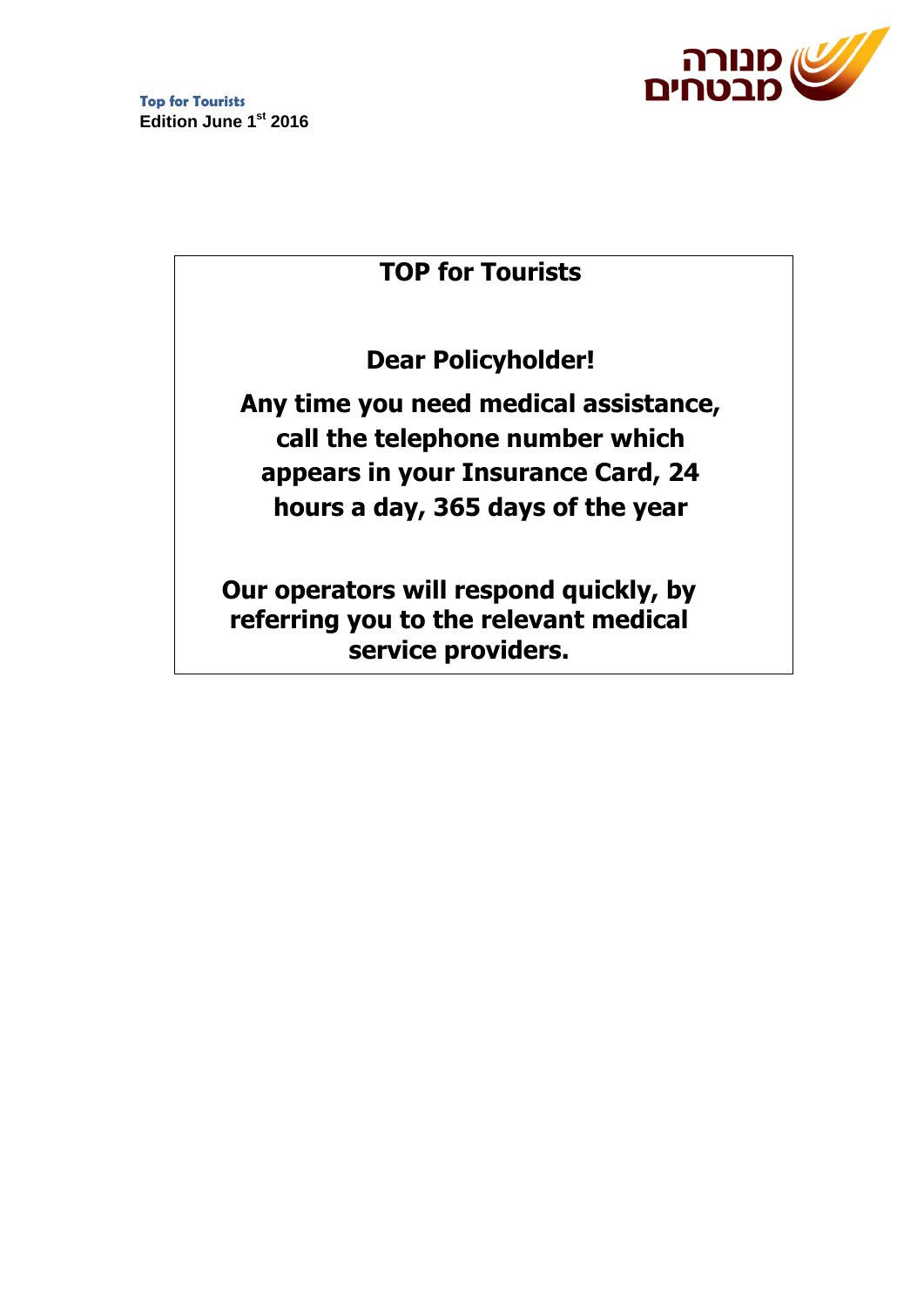

## **TOP for Tourists**

## **Insurance Policy for Tourists**

Whereas the policyholder whose name is stated hereunder has approached Menora Mivtachim Insurance Ltd. with a request to arrange the insurance whose details are stated hereon and has undertaken to pay the premium as agreed with him which is stated in the schedule of this policy.

This policy therefore witnesses that subject to its covers, extensions, conditions, exclusions and directives detailed herein and/or which may be added and/or endorsed thereto by agreement between the parties, the insurer agrees to indemnify the insured on the occurrence of an insurance event which occurs during the insurance period stated herein, in accordance with the covers as detailed in the sections of this policy.

It is emphasized that the schedule attached to the policy and the health declarations attached thereto are the basis of the insurance and constitute an integral part of the policy.

## **General conditions**

#### **Preamble**

#### 1. **Definitions**

In this policy  $-$ 

- 1.1 **The policyholder:** The individual, group of individuals or corporation entering into an agreement with the insurer by way of an insurance contract being the policy and whose name is stated in the insurance information page and/or in the proposal form as the policyholder.
- 1.2 **Dollar:** The US Dollar.
- 1.3 **The insured:** one or more individuals temporarily staying in Israel and whose name or names are stated in the schedule **and provided that they are foreign citizens whose permanent domicile is outside of Israel** and who joined the insurance in accordance with the directives of this policy.
- 1.4 **The insurer:** Menora Mivtachim Insurance Ltd.
- 1.5 **The insurance proposal or the proposal:** The proposal form constituting a request to join the insurance in accordance with this policy, being fully completed and signed by the insured and/or by the insured's spouse for themselves and on behalf of each of their family members. The proposal form also contains the health declaration which has been completed and signed by the insured.
- 1.6 **The policy:** The contract of insurance between the policyholder and the insurer, including the proposal form, the health declaration and any appendix or endorsement attached thereto.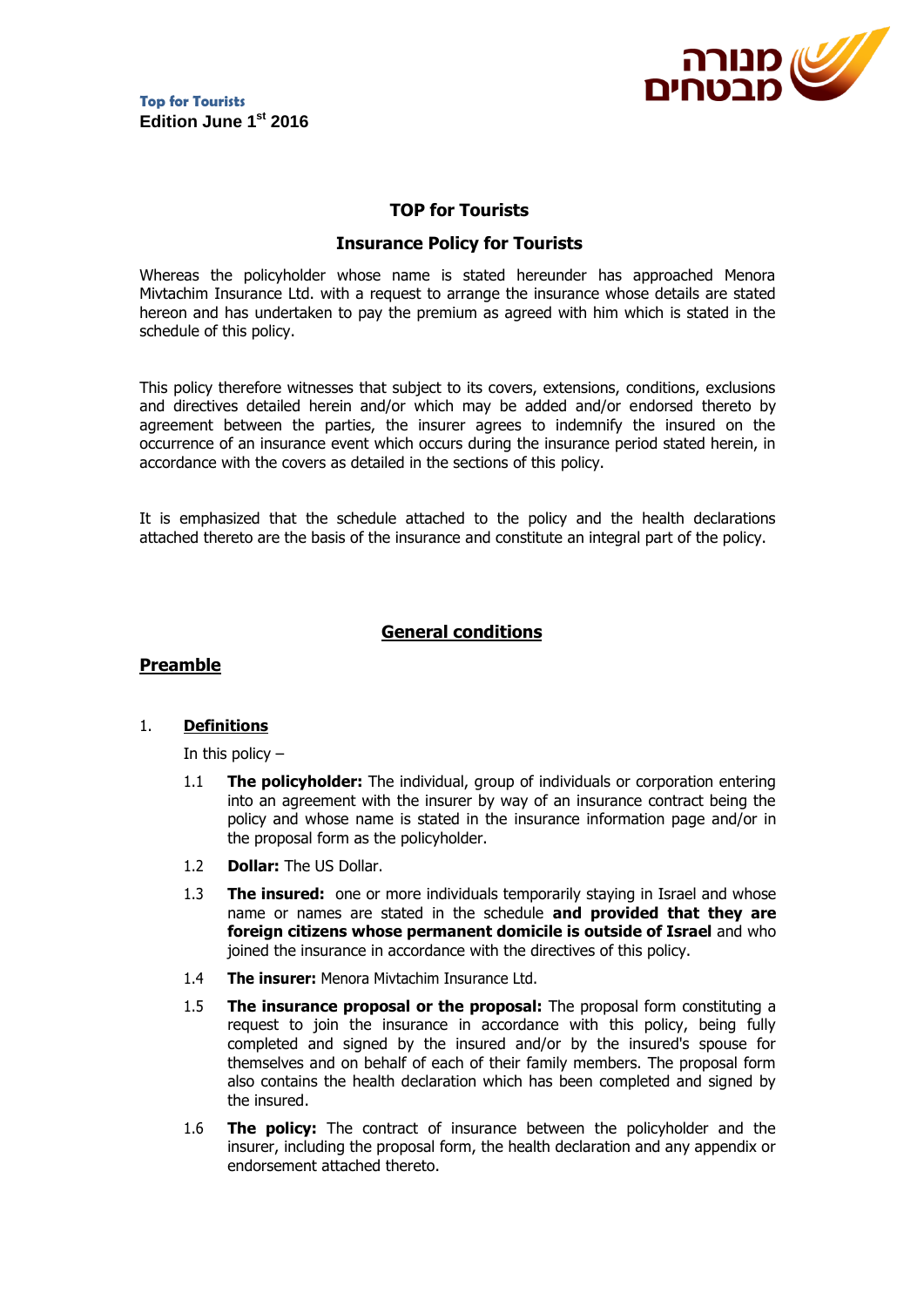

- 1.7 **The schedule/ insurance information page:** The policy schedule attached to the policy, which constitutes an integral part of the same, containing, inter alia, the policy number, personal details of the policyholder, personal details of the insured, the inception date of the insurance, the insurance period, the premium, the name of the insurance agent if there is one, limitations to the scope of the insurance coverage of a specific insured including exclusions due to a medical condition if any, underwriting additions if any exist, etc. **This insurance information page constitutes the insurer's consent in writing to insure the insured whose details are noted therein under the insurance coverages listed in their name, all under the qualifications listed on the insurance information page and subject to the terms of the policy**.
- 1.8 **The Commissioner**: the Capital Markets, Insurance and Savings Commissioner at the Ministry of Finance.
- 1.9 **Legislative arrangement**: the Supervision of Financial Services Law (Insurance), 5741 - 1981, the Insurance Contract Law, 5741 - 1981, and the regulations and orders promulgated and/or that will be promulgated under these laws and instructions and Commissioner Circulars, which will regulate the conditions applicable to a policyholder, the insured and the insurer in connection with this policy.
- 1.10 **The second amendment:** The second amendment to the Health Insurance Law, which contains and details the basket of health services provided under the Health Insurance Law.
- 1.11 **The National Insurance Law:** The National Insurance Law [Consolidated Version], 5755 – 1995.
- 1.12 **Overseas:** Any country outside of the State of Israel other than enemy countries.
- 1.13 **Insurance Contract Law:** The Insurance Contract Law, 5741 1981.
- 1.14 **Health Insurance Law:** The National Health Insurance Law, 5754 1994.
- 1.15 **Israel:** The State of Israel including the Israeli occupied territories, Judea, Samaria and the Gaza Strip, other than the territories occupied by the Palestinian Authority.
- 1.16 **Call center:** A call center which is operated by the insurer or on behalf of the insurer, operational 24 hours per day, year-around, for the purpose of obtaining and providing information including with regard to the options available under the policy for obtaining medical treatment required in accordance with the policy  $-$  including the places and times, hospitalization authorization, dealing with the return of injured parties and the deceased to their home countries and the provision of any other assistance required in accordance with the insurance in accordance with this policy.
- 1.17 **Preexisting medical condition**: medical circumstances, diagnosed in respect of the insured prior to his joining the insurance, including due to illness or accident. In this regard, "diagnosed in respect of the insured" – by way of documented medical diagnosis, or in a process of documented medical diagnosis, which took place six months prior to his joining the insurance.
- 1.18 **Insurance event:** An event as defined in each of the policy sections, as applicable, in respect of which the insured is entitled to receive indemnity payments from the insurer, all subject to the conditions, exclusions and limitations in the policy.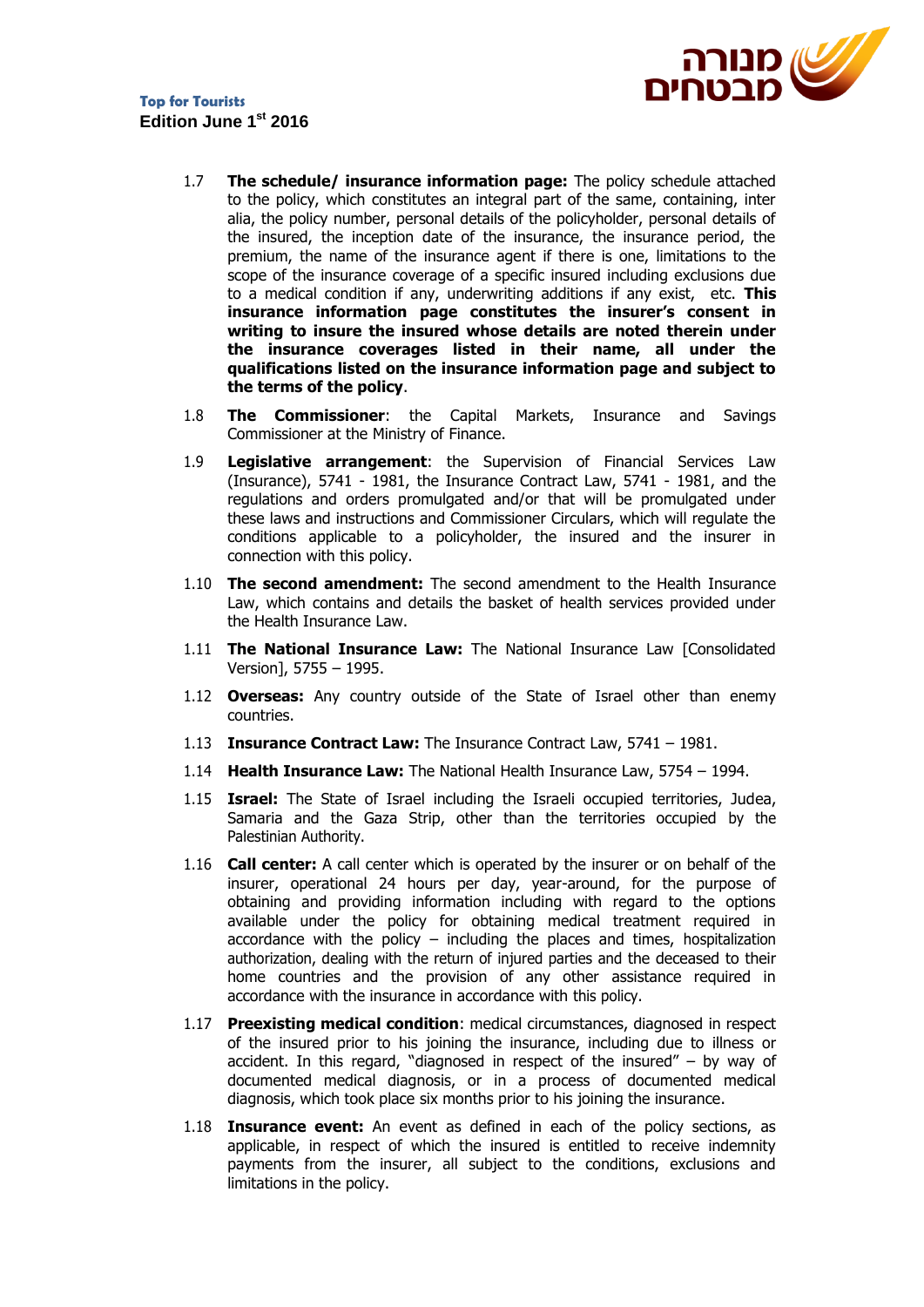

- 1.19 **Inception date of the insurance:** The date stated in the schedule as the inception date of the insurance or the date on which the insured commences his stay in Israel – the later of the two.
- 1.20 **Resident:** any individual who is a resident in respect of the Health Insurance Law.
- 1.21 **The insurance period:** The period commencing on the inception date of the insurance and continuing for the entire period of the insured's work in Israel, however in any event the insurance period will not exceed 60 months from the inception date of the insurance policy. Notwithstanding the aforementioned, in the event that an additional stay permit is provided by the Ministry of Interior in excess of a period of 60 months; the insurance period will be extended, however it will terminate in any event, at the very latest, on the date on which the validity of the visa expires. The insurance period will be extended sequentially upon the end of the insurance period at the request of the employer or the employee received by the insurer and provided the insurance premiums in respect of the interim period between the end of the original insurance period and the insurance extension have been paid.

**Anything stated in this policy in the singular also applies in the plural and vice versa. Anything stated in the masculine applies equally in the feminine and vice versa.**

## 2. **Validity of the policy**

#### 2.1 **Manner of joining the insurance**

- 2.1.1 The insured's joining the insurance shall be after the insured's consent in writing to accept him in the insurance.
- 2.1.2 The insured shall give its consent to accept the insured after receiving a request to join form, signed by the candidate for insurance, and the completion of a health declaration and an underwriting process that shall determine the terms of acceptance to the insurance, to the insured's satisfaction and with its consent. It shall be clarified that failure to meet any of the terms specified above shall not derogate from the insured's right to insurance coverage after being accepted in the insurance policy.
- 2.2 The policy becomes effective on the inception date of the insurance after arranging for the payment of the premium.
	- 2.2.1 If funds are paid to the insurer on account of the premium before the insurer has agreed to cover the candidate to the insurance, the payment will not be considered as the agreement of the insurer to execute the insurance contract. If the insurance is not effected the insurer will refund these funds paid plus indexation and interest according to legal provisions within not more than one month.
	- 2.2.2 The rejection of the proposal form or an approach to the insured with a counter-offer for insurance coverage will be made within three months of the date on which the first deposit is made with the insurer, or if the insurer contacts the insured with a request to provide supplementary information, within six months of the date on which the first deposit is made with the insurer. If the insurer does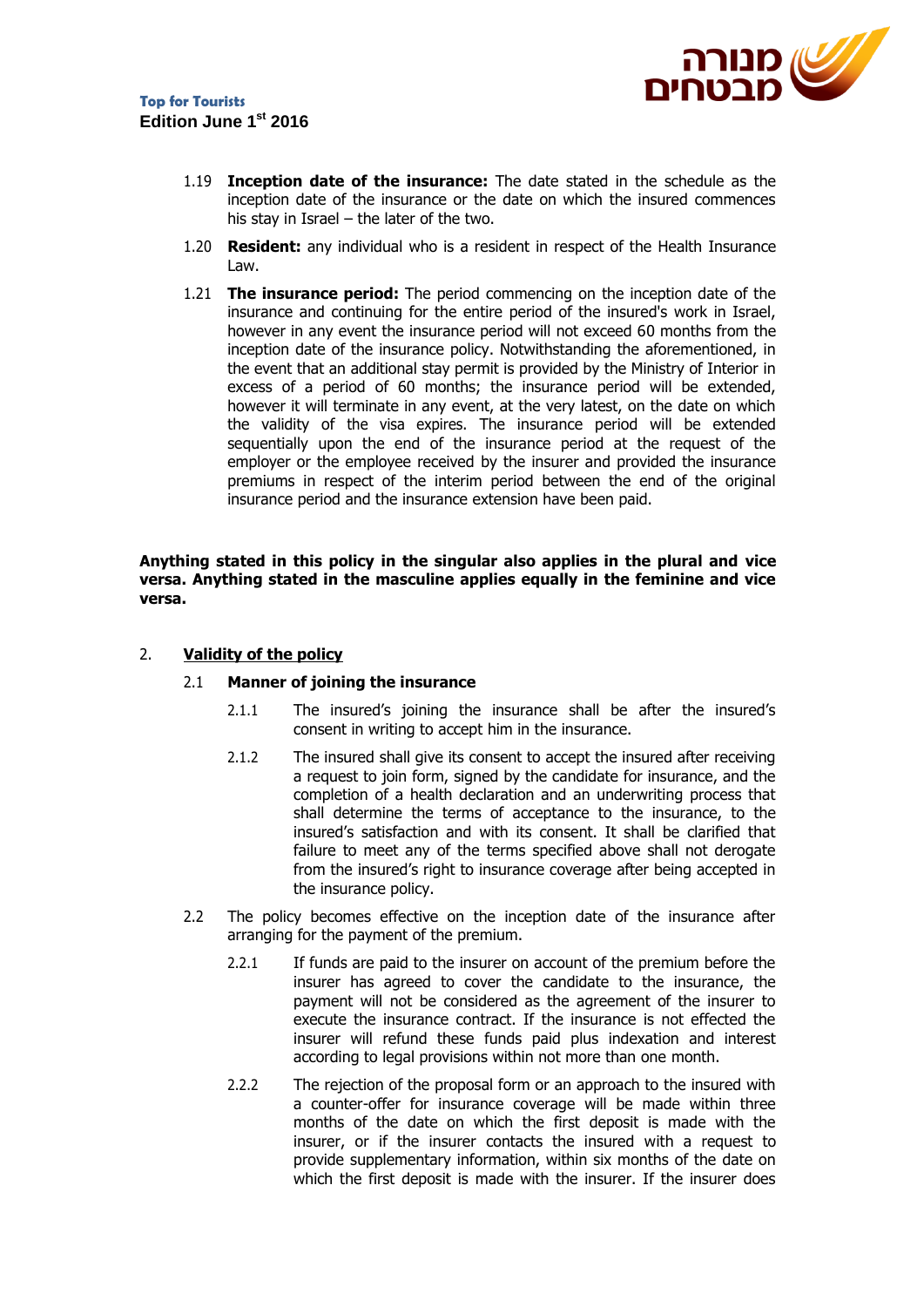

not reject the proposal form and does not make a counter-offer for the insurance coverage, or if the insurer notifies the insured that he has been accepted to the insurance according to the conditions of the proposal form within the aforementioned dates, the insurer will not be entitled to alter the conditions stated in the proposal form until the expiry of the insurance period, subject to the policy conditions. In the event that an insurance event occurred before the insurer responded with a counter-offer or rejected the insurance proposal, the insured will be entitled to insurance coverage in the event that under the provisions of the insurer's existing medical underwriting in respect of policyholders with similar characteristics, the insurer would have notified the insured on his acceptance to the insurance were it not for the occurrence of the insurance event.

#### 3. **The term of the agreement and the insurance period**

- 3.1 The insurance period will begin on the day specified on the insurance.
- 3.2 The maximum age for joining the policy is 65. **It should be clarified that the foregoing does not derogate from the rights of an insured whom the insurer approved his acceptance to the insurance even if he was added to the insurance when older than the maximum age set forth above**.
- 3.3 The insurance coverage for each policyholder would and upon his death, or the end of the insurance period.

#### 4. **Duty of disclosure**

- 4.1 **The insurance in accordance with this policy has been arranged relying on the written information, the replies to the questions and the written declarations submitted to the insurer by the insured and/or by the policyholder**.
- 4.2 If the insurer presented to the policyholder before the execution of the policy, in the insurance proposal form or otherwise in writing, a question on a matter which may affect the willingness of the insurer to enter into the policy at all or enter into it under its terms (hereinafter  $-$  "material matter"), the insured person must provide a complete and honest answer in writing. A sweeping question, which covers various matters without differentiating between them, does not require such an answer unless it is reasonable at the time of entry onto the agreement and the intentional concealing with fraudulent intent by the insured of a matter he knows is a material matter, is tantamount to giving an answer that is not complete and honest.
	- 4.2.1 In the event that an incomplete and dishonest reply is provided to a question regarding such a material matter, the insurer is entitled to cancel the policy by written notification to the policyholder within 30 days of becoming aware of the same and this as long as an insurance event has not occurred. The insurance premiums paid for the period after the cancellation, minus the insurer's expenses, shall be refunded to the entity that paid them unless the insured acted with fraudulent intent.
	- 4.2.2 **If an insurance event occurred prior to the cancellation of the insurance by virtue of this clause, the insurer is liable solely**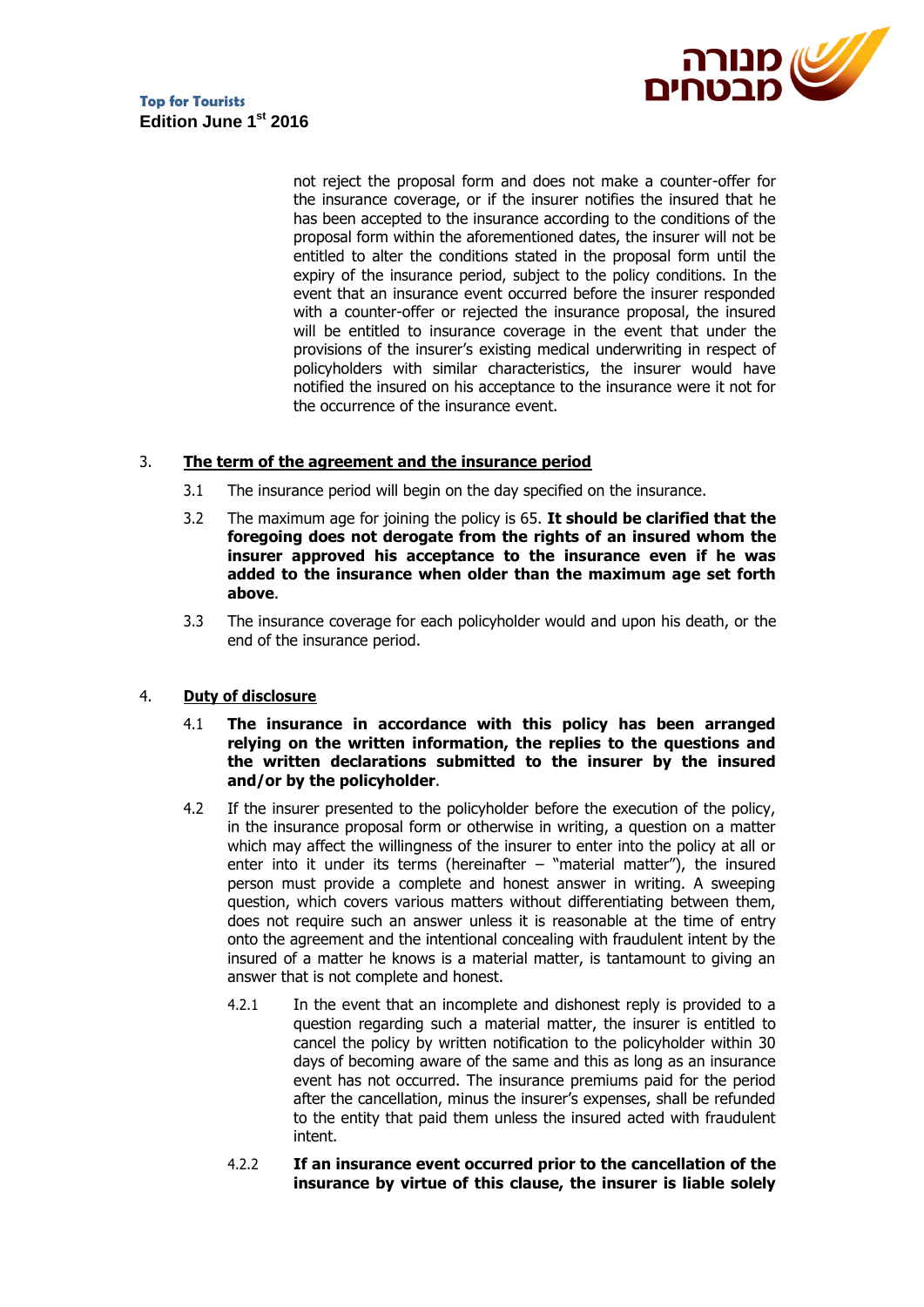

**to make reduced indemnity payments at the ratio between the premium that would have been normally paid to the insurer in accordance with the actual situation and the agreed premium. Notwithstanding the aforementioned the insurer will be entirely exempt from liability in any of the following situations**:

- 4.2.2.1 **The reply was provided with fraudulent intent**.
- 4.2.2.2 **A reasonable insurer would not have entered into such an insurance contract even at a much higher premium if it would have been aware of the actual situation. In such a case the policyholder is entitled to a refund of the premium paid for the period following the occurrence of the insurance event, less the insurer's expenses**.
- 4.3 Sections 4.2.1 and 4.2.2 will not apply in the following cases, unless the incomplete and dishonest reply was provided with fraudulent intent:
	- 4.3.1 If the insurer was aware or should have been aware of the actual situation at the time of executing the contract, or caused the incomplete and dishonest reply to be provided.
	- 4.3.2 If the fact regarding which the incomplete and dishonest reply was provided ceased to exist prior to the occurrence of the insurance event, or did not influence the insurance event or the liability of the insurer or the scope of the liability.
- 4.4 The date of birth of the insured is a material matter that is subject to disclosure as specified in this chapter.

#### 5. **The premium and the method of payment**

The premium will be paid to the insurer in advance by the policyholder and/or the insured who makes such an undertaking prior to the inception of the insurance period and during the entire insurance period, unless the insurer agrees in writing in advance to the payment being made by any other method.

- 5.1 If the premium is paid by bank standing order or by credit card provided by the policyholder and/or the insured to the insurer at the inception of the insurance period, the act of crediting the insurer's bank account or the credit card company will constitute the sole method of paying the premium.
- 5.2 The premium will be paid in NIS, adjusted to the representative rate of the US Dollar on the payment date.
- 5.3 **With the prior approval of the Commissioner of Insurance, but not before June 1st 2018, the insurer shall be entitled to amend the insurance premiums and the general conditions of this insurance to all policyholders. In the event that such amendments will be affected, the new insurance premiums will be calculated according to the new tariffs, applicable to all policyholders, irrespective of the change in their state of health from the time of their insurance**.

In the event that an amendment as stated above has been made and approved by the Commissioner of Insurance, the insurer shall inform the insured in writing 60 days in advance of any approved amendment, while providing full disclosure regarding the amendments in the rate or the scope of coverage.

#### 6. **Claims and indemnity payments**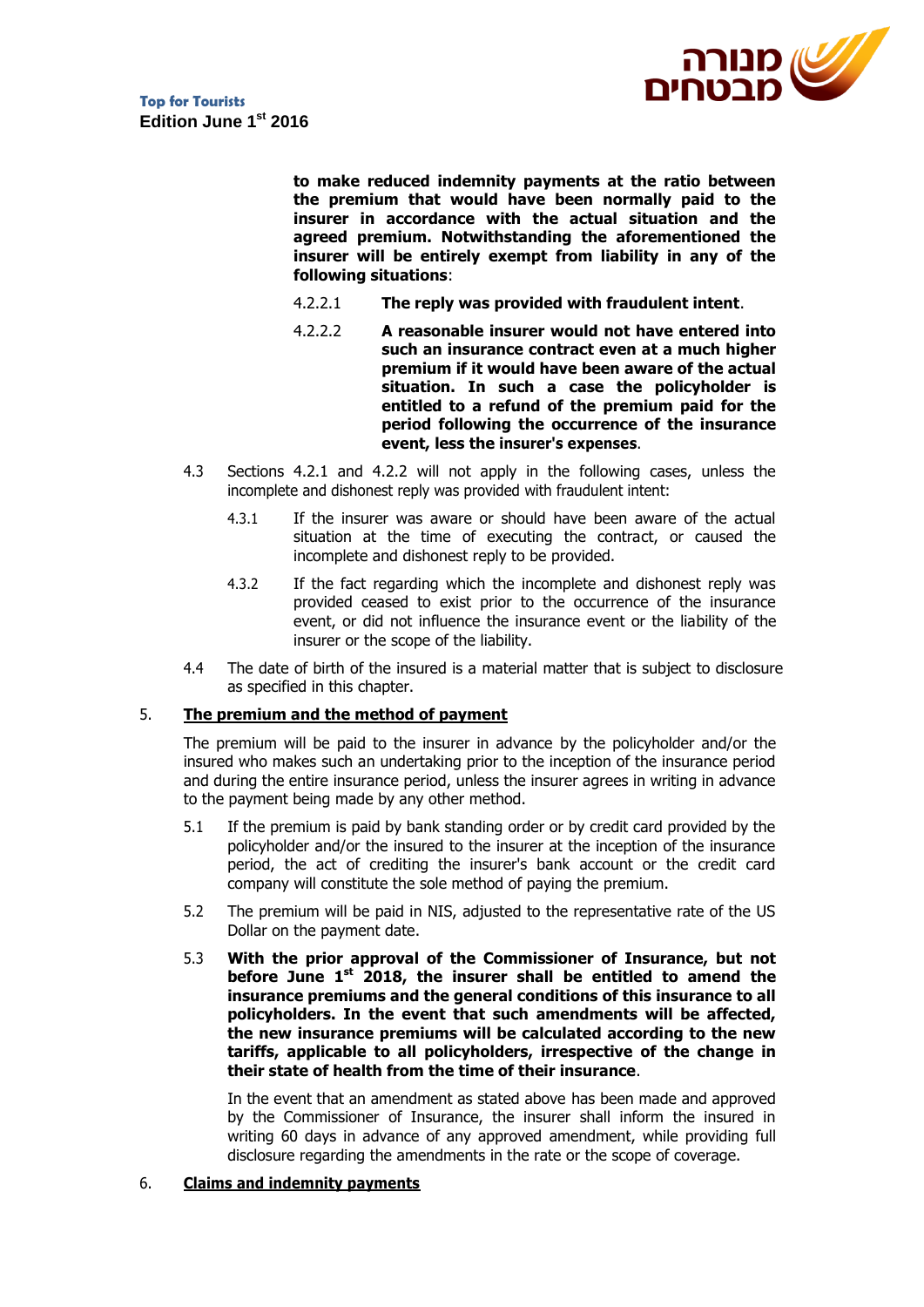

**On the occurrence of an insurance event, the insured or the policyholder is obliged to notify the insurer's call center as soon as possible.**

**In cases where the prior authorization of the insurer is required, the insured and/or the policyholder are required to obtain such authorization in writing.**

- 6.1 **If the insured is hospitalized due to an emergency medical condition which prevents the insured and/or the policyholder from providing advance notification to the insurer as required in accordance with the policy conditions, the insured and/or the policyholder will ensure that notification of his turning directly to the hospital is provided immediately to the insurer's call center.**
- 6.2 **Receiving the insurer's authorization in any insurance event where such authorization is required, is a material condition for the insurer's liability under this policy. In the event the insured did not turn to the insurer to receive advance authorization, the indemnity payments shall be reduced to the amount the insurer would have paid, had it been given advance notice.**
- 6.3 The insured is obliged to submit a waiver of medical confidentiality form to the insurer, permitting all of its doctor and/or any entity or medical institution or other institution in Israel or overseas to submit all medical information in their possession relating to the insured to the insurer.
- 6.4 The insured or the policyholder, as applicable, is obliged to submit details to the insurer relating to the claim together with medical documents or other documents requested by the insurer for the purpose of clarifying its liability.
- 6.5 The insured will make himself available, if requested by the insurer, for a medical examination by a doctor or doctors appointed by the insurer and at the insurer's expense.
- 6.6 The insurer shall pay the indemnity payments directly to the service provider.
- 6.7 The insured will be entitled to receive a financial undertaking from the insurer to the service provider which will enable him to obtain medical treatment as detailed in the policy sections, provided that his entitlement in accordance with the policy is not under dispute.

#### 6.8 **An insurance event covered by virtue of legal provisions and/or by an insurance company and/or by a third party**

6.8.1 If the insured is also entitled to indemnity from a third party due to an insurance event other than by virtue of an insurance contract, this right is assigned to the insurer from the moment that the insurer makes indemnity payments and this up to the amount paid and without prejudice to the rights of the insured in the first instance to collect indemnity from the third party in excess of the indemnity payments he receives in accordance with this policy.

> If the insured receives indemnity from a third party and/or in accordance with legal provisions which the insurer would have been entitled to receive, the insured is obliged to transfer it to the insurer. If the insured makes a compromise agreement, provides a waiver or performs any other action which prejudices the right assigned to the insurer, the insured is obliged to compensate the insurer for the same.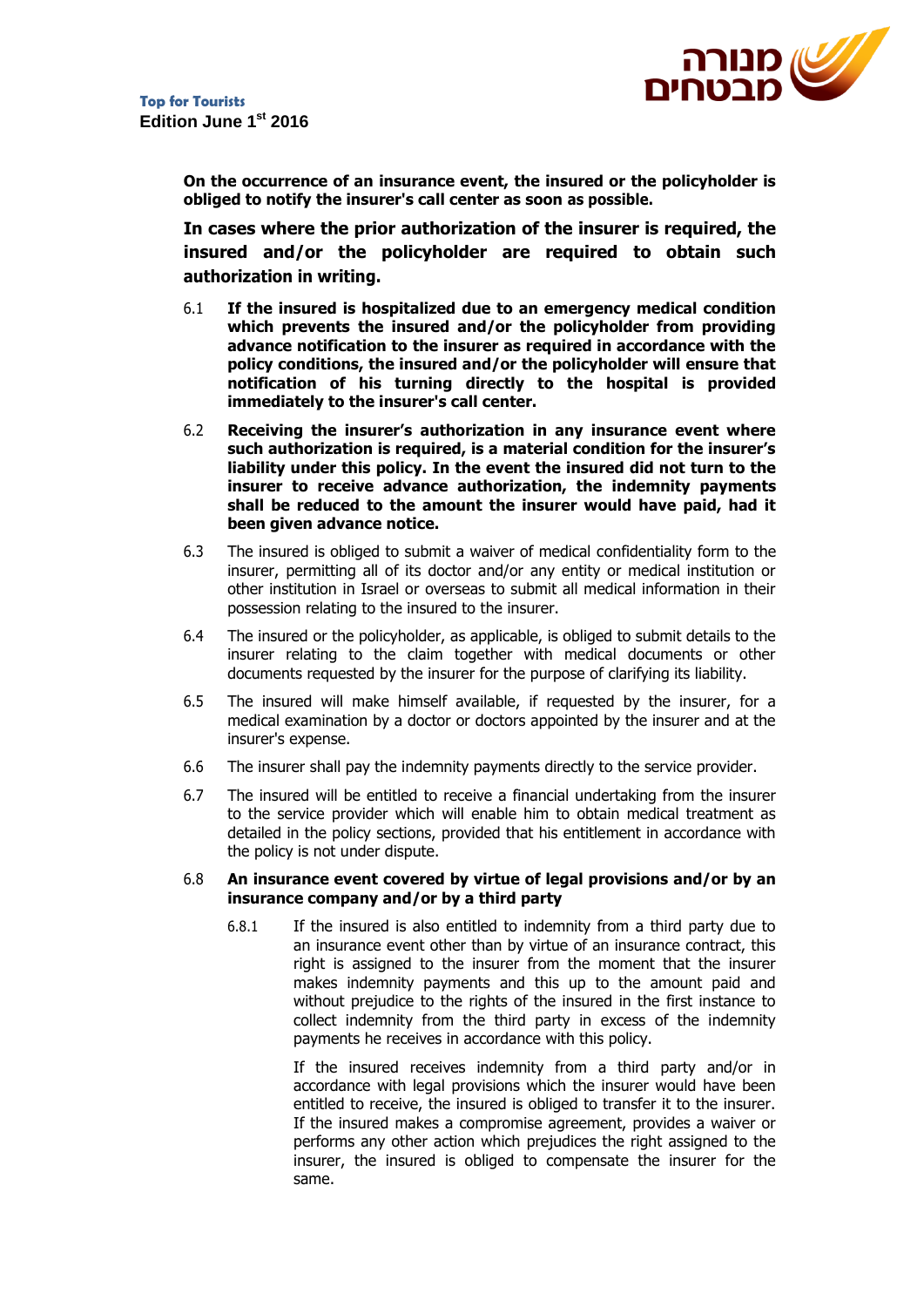

The provisions of this section will not apply to an insurance event which was caused unintentionally by an individual whom a reasonable insured would not claim indemnity from due to family or employment relations between them.

6.8.2 In the event the insured is entitled to the coverage of expenses by indemnity payments payable in accordance with this insurance from another insurer or in accordance with another insurance policy, the insurer will be liable to the insured jointly and severally with the other insurer for the overlapping sum insured and in such a case the directives of Article 59 of the Insurance Contract Law will apply.

## 7. **Cancellation of the insurance policy**

The policyholder is entitled to cancel the policy at any time by written notification to the insurer and the cancellation will become effective on receipt of the notification by the insurer.

- 7.1 If the premium has not been paid on time as stated in section 5 above, the insurer will be entitled to cancel the insurance subject to the directives of the Insurance Contract Law.
- 7.2 The insurer is entitled to cancel the policy under any circumstances in which it is entitled to do so pursuant the Insurance Contract Law.
- 7.3 To the insurance premiums not paid on time, upon their day of payment in addition to linkage differential, interest under the Adjudication of Interest and Linkage Law, 5721-1961 shall also be added, from the time of the creation of the arrears until their actual payment by the policyholder.
- 7.4 Notwithstanding the provisions in this section, in the event an insurance event which is the actual receipt of treatment, pursuant to the provisions of Chapter A, occurs prior to the cancellation of the policy, the insurer will indemnify the insured for the insurance event for a period of up to 90 days from the date on which the policy is cancelled.

#### 8. **Extension of the insurance and continuity of insurance**

The insurer may extend the insurance period beyond the period stated in the schedule without any new underwriting at its discretion, for a period exceeding the period specified in the schedule, provided the policyholder and/or the insured requests the same prior to the expiry of the current insurance period.

## 9. **Level of medical service**

The insurer undertakes to provide the medical services to the insured in respect of which the insured is entitled to receive in accordance with this policy for the coverage of his expenses in accordance with medical discretion, at a reasonable quality, within a reasonable period of time and at a reasonable distance from his home or the place in which the insurance event occurs, as customary in Israel.

## 10. **Insured's card**

The insurer will issue an insurance card to the policyholder for each insured individual whose insurance period exceeds 30 days, which will contain identification details of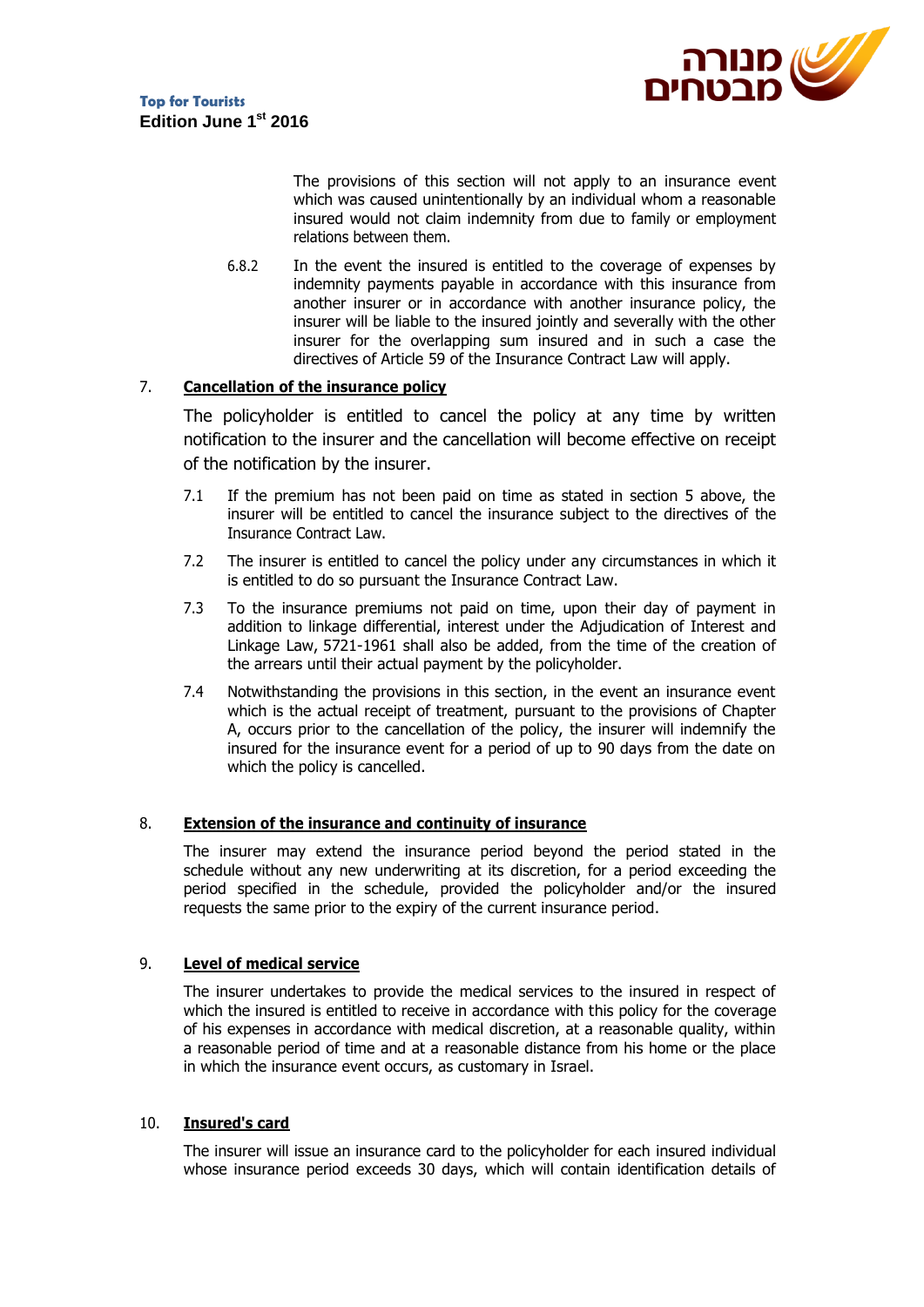

the insured and the policyholder as well as the telephone number of the insured's call center.

This card, together with a passport or an official certificate bearing the insured's photo, shall serve as means of identification of the insured and the examination of his eligibility when receiving service.

## 11. **Call center**

The insurer undertakes to establish and operate a call center that will be operational 24 hours per day, year-round, that will provide all of the necessary information and assistance to the insured parties and policyholders relating to the covers in accordance with this policy and in accordance with the definition of the "call center" in the preamble.

#### 12. **Receiving medical care**

If an insured is in need of medical treatment, he may contact the call center which will refer the insured to the service provider nearest to the place in which he is located.

In the event of a medical emergency, the insured is entitled to approach a hospital directly and in such a case must ensure that notification of the same is submitted to the call center as soon as possible.

#### 13. **Proof of age**

The insured is obliged to provide documentary proof of his date of birth to the satisfaction of the insurer. The insured's date of birth is a material matter subject to the duty of disclosure applies as stated in section 4 above and in the event of the provision of an incomplete or dishonest reply or in the event of the withholding of facts in connection with the same the provisions of section 4 above will apply.

#### 14. **The irrevocable designation of a beneficiary**

The irrevocable designation of a beneficiary to the rights under this policy is subject to the prior, express and written agreement of the insurer.

#### 15. **Proscription**

The proscription period of a claim for indemnity payments is 3 years from the date of the occurrence of the insurance event. Cause of action that is disability due to an accident, shall be counted from the date the insured' right to make a claim for insurance benefits under this policy has arisen.

#### 16. **Application of the Insurance Contract Law**

The provisions of this policy are subject to the provisions of the Insurance Contract Law, 5741 – 1981. In any event of discrepancy between the provisions of this policy and the provisions of the Insurance Contract Law, the provisions of the Insurance Contract Law shall prevail, except as otherwise provided in favor of the policyholder and the insured by this policy.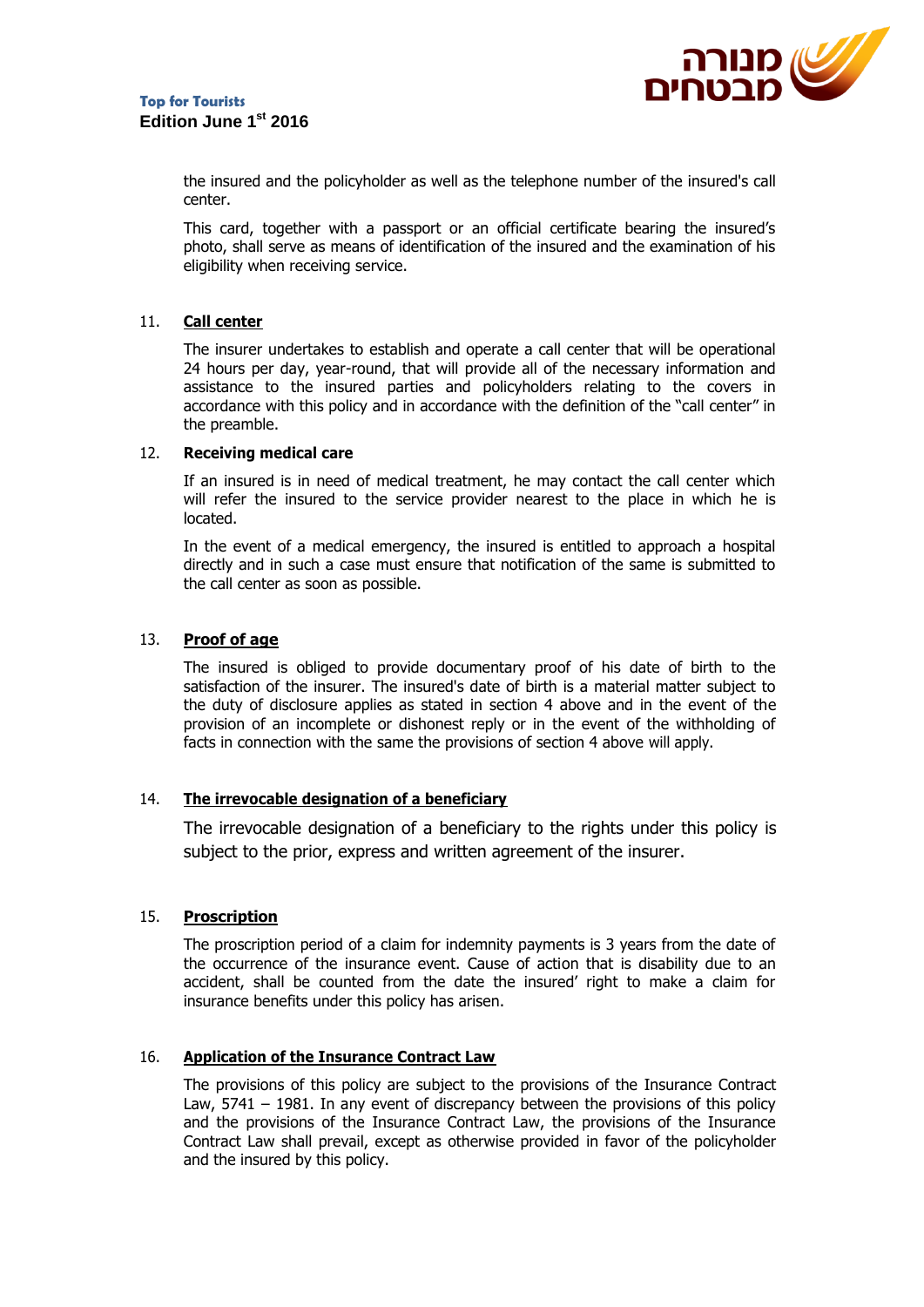

## 17. **Double insurance**

- 17.1 The insurer will be responsible, individually, for the insured for the full amount of insurance benefits up to the limit fixed in the insurance information page, even if the insured was entitled to coverage of the costs paid for the insurance event under another health insurance policy as well, whether with the same insurer or with another insurer.
- 17.2 In policies whereby the indemnity payments are paid to the extent of the damage caused, the insurers will bear the burden of costs among themselves, based on the ratio of indemnity payments limits relating to the insurance event as set in the insurance policies.
- 17.3 In the event that in respect of the insurance event the insured had a right of indemnity against a third party, not by virtue of an insurance contract, this right shall pass to the insurer from the time it paid the insured the indemnity payments and at the rate of the payments made by a third party in this section, including HMOs.
- 17.4 The insurer is not entitled to use the right transferred to it under this chapter, in a manner impairing the right of the insured to collect from the third party indemnity in excess of the insurance proceeds received from the insurer.
- 17.5 In the event the insured arrived at a settlement, made a concession or any other act impairing the right transferred to the insurer, he must compensate it for it.
- 17.6 **In the event the insured received from a third party indemnity for expenses covered by this policy, whether by virtue of an insurance contract or not under an insurance contract, the insurer shall be entitled to deduct the amount of the indemnity from the total indemnification type payments the insured is entitled to under this policy**.
- 17.7 **The insured shall not be entitled to any other additional indemnity type insurance benefits for other policies, similar or identical, with the insurer, due to the same insurance event.** In the event the insurer took out such additional policies for the insured, it will refund the premiums for the additional policies as of the date on which the double insurance was discovered.

#### 18. **Notifications between the parties**

- 18.1 Notifications from the insurer to the insured and/or the policyholder will be submitted to their last address known to the insurer.
- 18.2 Notifications from the policyholder and/or the insured to the insurer will be submitted to the insurer's offices as stated in the insurance documents or to any other address to which the insurer requests the policyholder and/or the insured submit notifications.

#### 19. **General exclusions to all coverage under the policy**

The insurer will not be liable and will not be obliged to pay insurance benefits on the basis of one or more of the policy chapters, if the insurance event is the direct result and/or an insurance case arising from: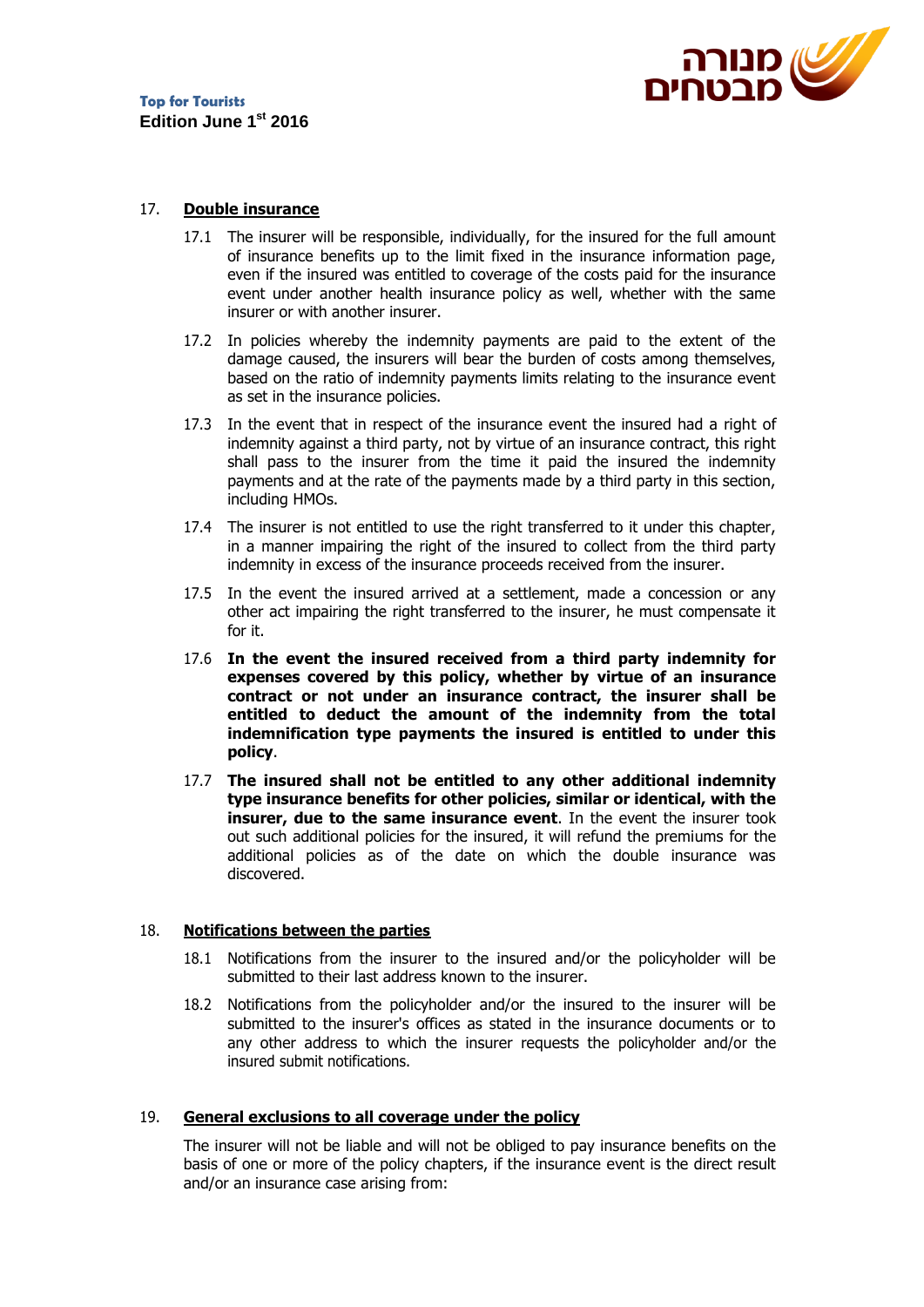

- 19.1 The insurance event occurred before the inception date of the insurance or after the end of insurance period.
- 19.2 Road accidents as defined in the Road Accident Victims Compensation Law, 5735 – 1975.
- 19.3 Work accidents as defined in National Insurance Law [Consolidated Version], 5755 – 1995, Chapter E, and the regulations promulgated thereunder.
- 19.4 A hostile act and/or hostile activities, as defined in the Benefits for Victims of Hostilities Law, 5730 – 1970, in the event the insured is a "victim" as defined in said law.
- 19.5 Injury resulting from war or a national-ethnical motivated act, the policyholder's participation in acts of war, military, police, revolution, rebellion, riots, demonstrations and acts of sabotage or any illegal activity.
- 19.6 Provision of services of any kind abroad (whether the insurance event occurred in Israel and whether it occurred outside it).
- 19.7 Hospitalization or expenses not incurred during hospitalization, as defined in this policy, which can be postponed until the insured's return to his country of origin.
- 19.8 Alcoholism or drug abuse or use of narcotic drugs by the insured, unless if supplied in accordance with a doctor's prescription.
- 19.9 Pregnancy, risk pregnancy, ectopic pregnancy, complications of pregnancy and childbirth, miscarriage, abortion, premature child, premature birth, neonatal intensive care, baby care, immunizations, routine treatment or examination of the child, except an abortion that was required due to risk to the life of the mother.
- 19.10 Surgeries or treatments related to infertility and fertility.
- 19.11 Preventive drug treatment for Acquired Immune Deficiency Syndrome (AIDS) or HIV carrier.
- 19.12 Organ transplant.
- 19.13 Treatments or rehabilitation hospitalizations, rehabilitation, preventive therapies, cosmetic surgery, physiotherapy, mecano-therapy, hydrotherapy, alternative medicine, homeo-therapy, alternative medicines, treatments programs, chiropractic care, periodic testing, mental illness and psychiatric disorders, periodontal treatments and surgery, dental procedures or treatments carried out by a dentist, except in emergency first aid.
- 19.14 Expenses for medical devices, eyeglasses, contact lenses, hearing aids, prostheses of any kind whatsoever.
- 19.15 Intentional self-injury or attempted suicide, regardless as to whether the insured is sane or not.
- 19.16 The insured's participation in one or more of the activities described, carried out as a hobby and/or as part of any association and/or as part of any competitive framework, as follows:

Motorsports – land: mountain biking or riding a motorcycle or scooter, including motor bicycle, race car driving all types including horse racing, motorcycle races, motocross races, driving on a dirt road with a 4x4 vehicle, snow skiing, skate board, roller blades, cave exploration, football, basketball, volleyball, handball, tennis, wrestling, grappling, boxing, hunting, hand to hand combat,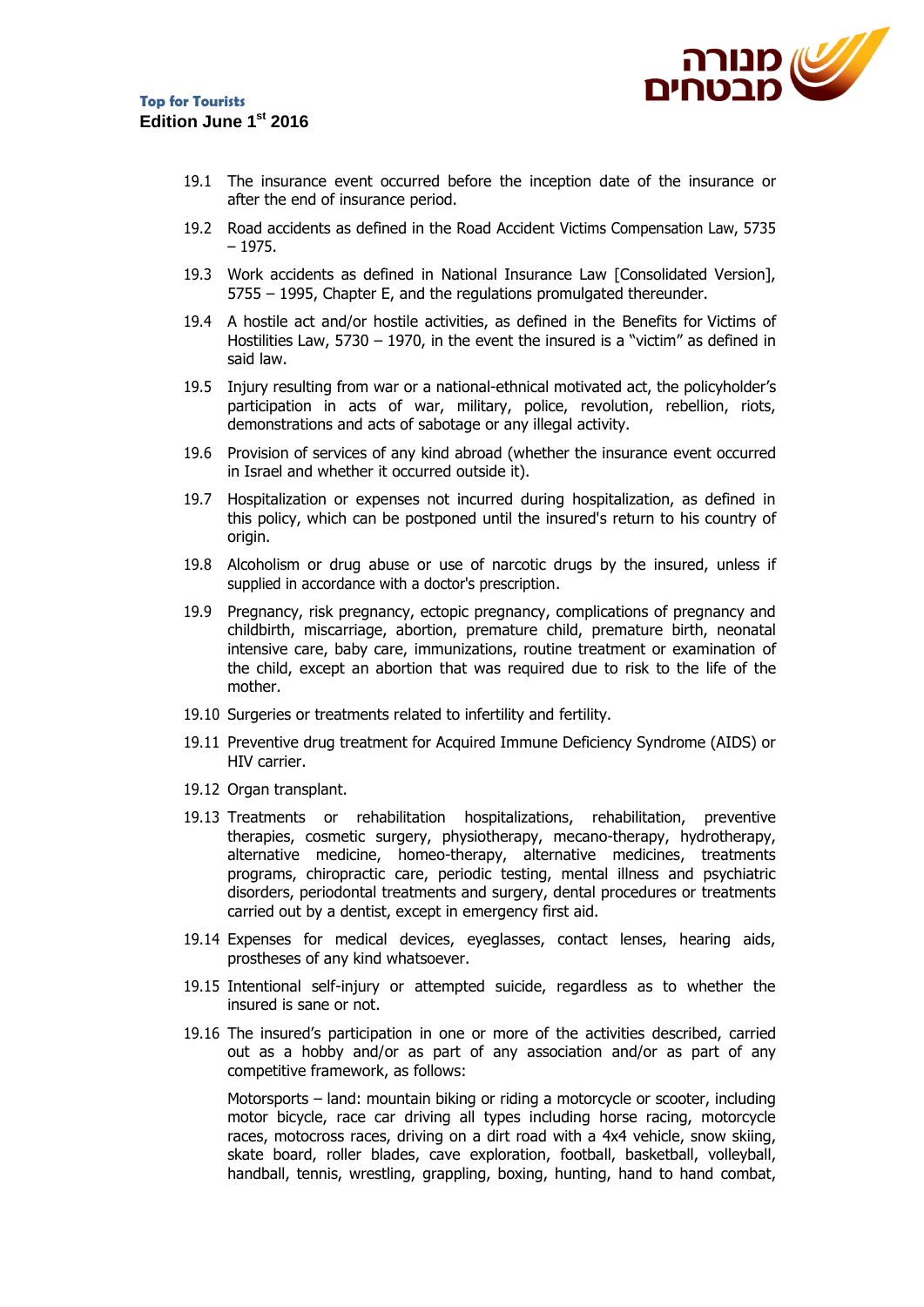

hockey, rugby.

Water sports: Jet Ski, surfing, windsurfing, water skiing, kayaking, rafting, bananas, paragliding, diving, subject to certification, drowning when swimming in a location unauthorized by law, sailing, activity under water, including diving with instruments.

Air: Skydiving, non-motorized paragliding, surfing and hang gliding and air gliding.

Height: mountain climbing, abseiling, rappelling, bungee jumping, climbing walls.

- 19.17 The insurer will not be liable to make indemnity payments in accordance with any of the policy sections if the insurance event is as follows:
	- 19.17.1 In the framework of the basket of treatments
		- a. Psychological treatments.
		- b. Dead Sea treatments provided to psoriasis patients.
		- c. Genetic examinations.
		- d. Nursing hospitalization or other nursing treatments.
		- e. Services for treating impotence or sterility problems, sexual functioning disruption, male or female fertility as well as artificial insemination or artificial fertilization.
		- f. Services provided outside of Israel.
	- 19.17.2 In the framework of the basket of medications -

Medication for the treatment of Alzheimer's disease.

Medication designated to treat impotence or sterility problems, sexual functioning disruption, male or female fertility or which is provided in the context of artificial insemination or artificial fertilization treatment.

Preventive drug treatment for Acquired Immune Deficiency Syndrome (AIDS).

#### 19.18 **Pre-existing medical conditions**

The insurer shall not be liable for the payment of insurance benefits on the basis of one or more of the policy chapters for an insurance event, caused in a real manner by the usual course of a pre-existing medical condition, sustained by the insured during the insurance period, subject to the following provisions:

- 19.18.1 The exclusion in respect of the pre-existing medical condition will be limited in time depending on the age of the insured at the inception date of the insurance as follows:
- 19.18.2 In the event the insured was less than 65 years old when with joining the insurance  $-$  one vear from the inception date of the insurance.
- 19.18.3 In the event the insured was over 66 years old when with joining the insurance  $-$  six months from the inception date of the insurance.
- 19.18.4 If the insured was asked when being accepted to the insurance about his state of health, and gave full details of his pre-existing medical condition – the insurer may limit the scope of its liability.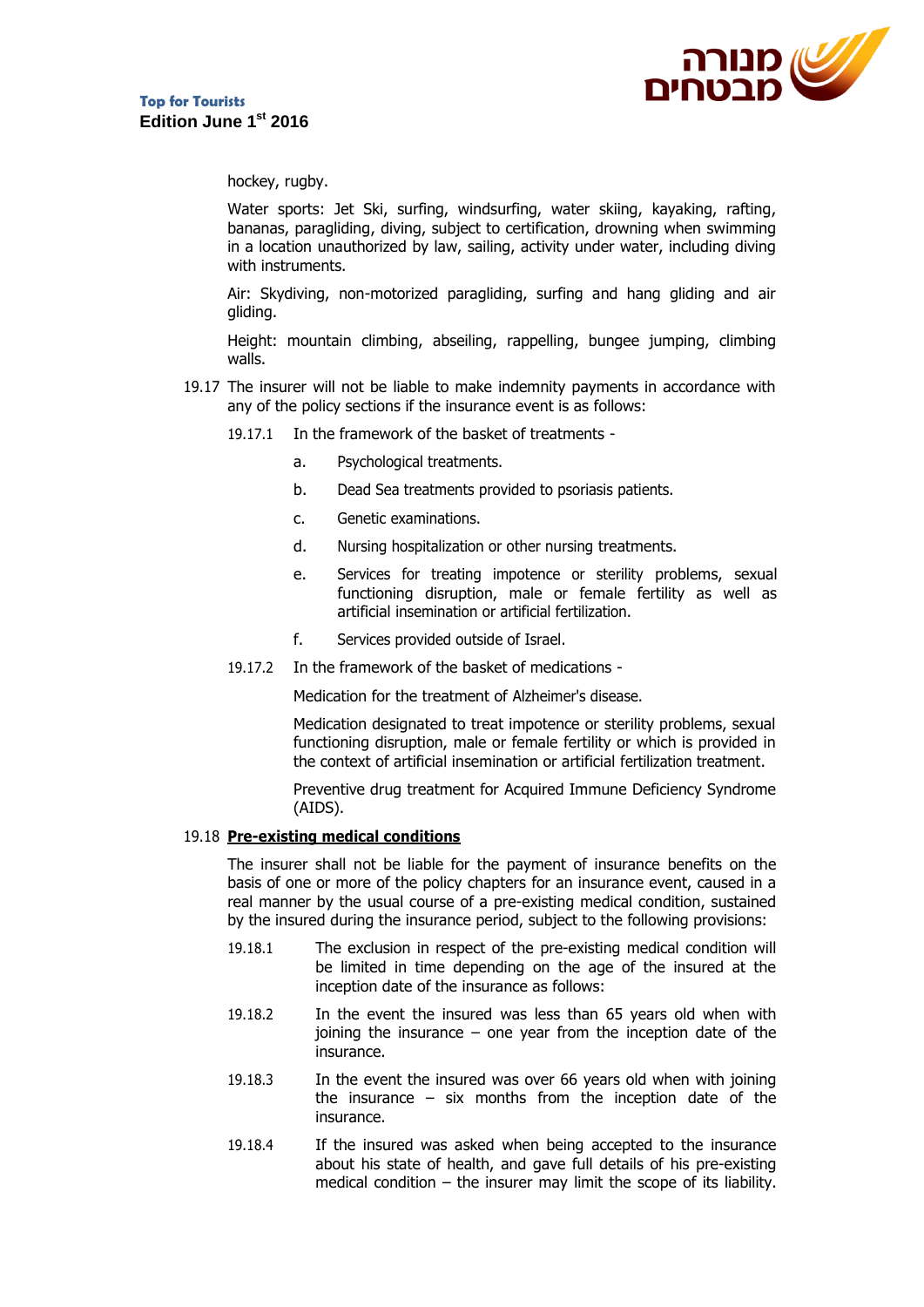

This limit will be specified on the insurance information page, and will be valid for the period specified in therein alongside said preexisting medical condition.

- 19.18.5 If the insured informed of his pre-existing medical condition, and the insurer did not explicitly limit the pre-existing medical condition on the insurance information page  $-$  the insurance will without qualifications or limitations of any kind regarding a pre-existing medical condition.
- 19.18.6 The foregoing does not exempt the insured's from the duty of disclosure pursuant to the Insurance Contract Law, regarding a pre-existing medical condition.
- 19.18.7 The insurer is exempt from its liability due to a pre-existing medical condition, as stated above, and the insurance contract was revoked, and a reasonable insurer would not have entered into the insurance contract, even for higher insurance premiums, if it knew at the time of the entry into the insurance contract of the insured's pre-existing medical condition, the insurer shall return to the insured the insurance premiums paid by the insured for the period until the cancellation of the insurance contract, minus the proportionate share of the premiums for the insurance coverage for which insurance benefits were paid to the insured. Linkage differentials shall be added to the insurance premium, as stated in the Insurance Contract Law, 5741 - 1981.
- 19.18.8 Notwithstanding the aforementioned, the entitlement of an insured to receive medical services as stated in this section, which he requires in a situation of a medical emergency arising from a preexisting medical condition in order to stabilize his medical condition to a condition which allows his ongoing treatment outside of Israel will not be restricted, or to restrict other medical services which he requires due to a pre-existing medical condition for the 30 day period after the doctor's certification as aforementioned or the determination of the stabilization of his medical condition as aforementioned.
- 19.18.9 In the event that the insured's entitlement to health services was restricted because of a pre-existing medical condition, the insurer will pay the insured the full payment of all the expenses related to his flight from Israel in any case in which the medical condition requires accompaniment or other special arrangements during the flight.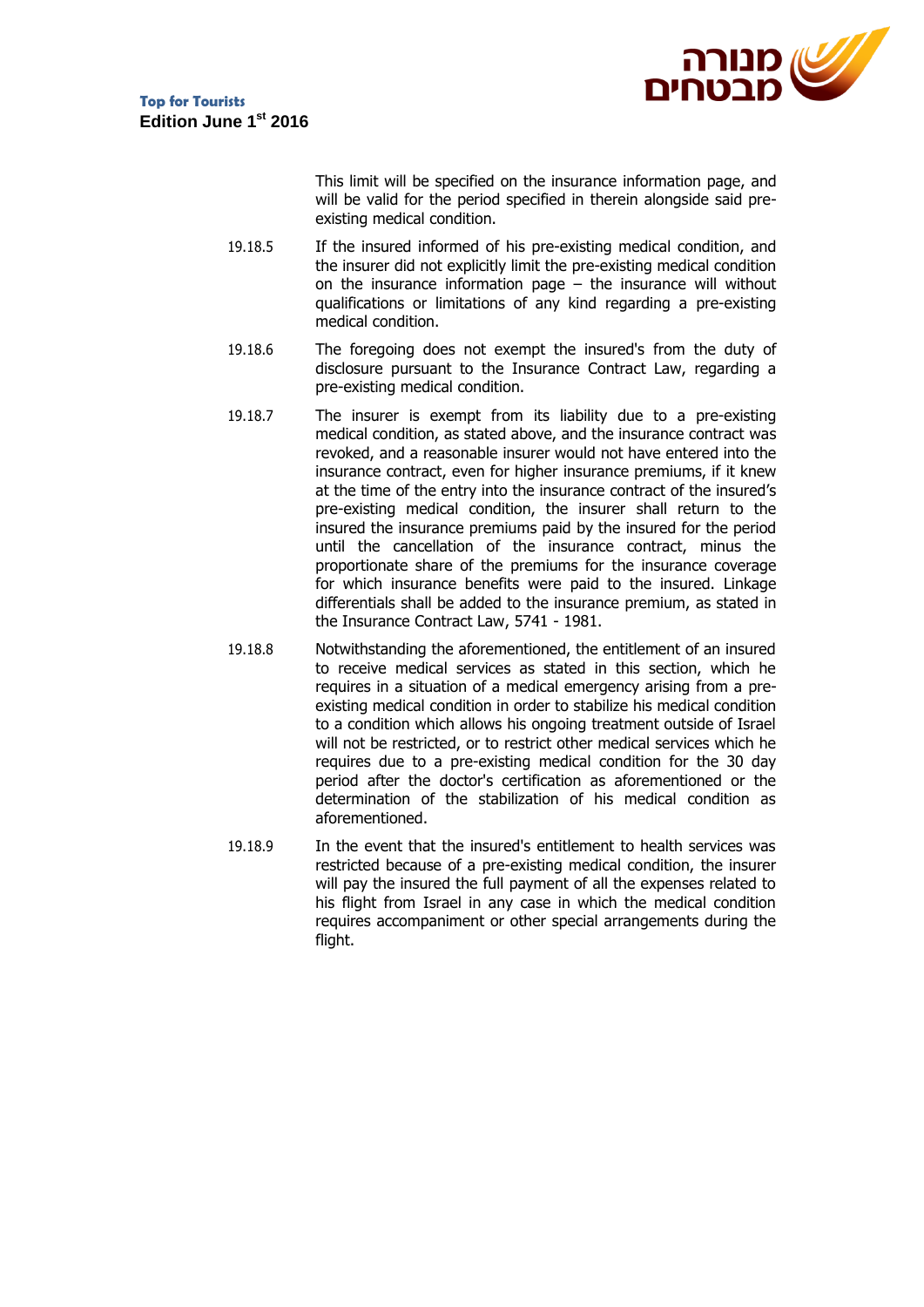

#### **Chapter A – Coverage for health services**

#### 1. **Preamble**

This chapter provides coverage to the insured for the health services specified in this section, at the scope of entitlement and excluding defined services as detailed hereunder:

- 1.1 All of the services included in the basket of treatments detailed hereunder, whose scope is stated in the second amendment to the Health Insurance Law as periodically amended.
- 1.2 Psychiatric hospitalization services.
- 1.3 Additional medical examinations and health services.
- 1.4 The basket of medications.

**For the avoidance of doubt it is emphasized that in addition to that stated in the general exclusions in the preamble chapter, the provision of the medical services detailed hereunder in this chapter will be subject to the restrictive conditions relating to pre-existing medical conditions, as well as to the additional conditions and procedures detailed hereunder, so that the policyholder and the insured will be aware of the scope of the insurer's liability and the insured's rights in accordance with this policy**.

The insurer will indemnify the insured for expenses incurred in obtaining the medical services detailed hereunder in this policy **from the service providers with whom the insurer has an agreement and solely from them other than if otherwise expressly stated.** 

**For the avoidance of doubt it is clarified that obtaining the insurer's authorization in cases in which authorization is required is a fundamental condition to the liability of the insurer in accordance with this policy**.

The insurer will be entitled at its discretion to make full or partial indemnity payments directly to the party that supplies the medical service to the insured or to make payment to the insured after having received original receipts.

#### 2. **Definitions for this section**

- 2.1 **Hospital:** A medical institution which is recognized as such by the competent authorities in Israel and which operates solely as a general hospital.
- 2.2 **Scheme hospital:** A hospital having an agreement with the insurer for the provision of services in accordance with this policy.
- 2.3 **Emergency room:** A wing forming an integral part of a general hospital in which the insured stays prior to being admitted to the hospital and/or being released.
- 2.4 **Hospitalization expenses:** All expenses for hospitalization in a scheme hospital for a period exceeding 24 hours, for the medical treatment provided at the time of and during hospitalization including surgeon's fees, anesthetist's fees, emergency medical treatment expenses as well as expenses for examinations and medications performed and provided during the hospitalization.
- 2.5 **Expenses other than during hospitalization:** All expenses for the medical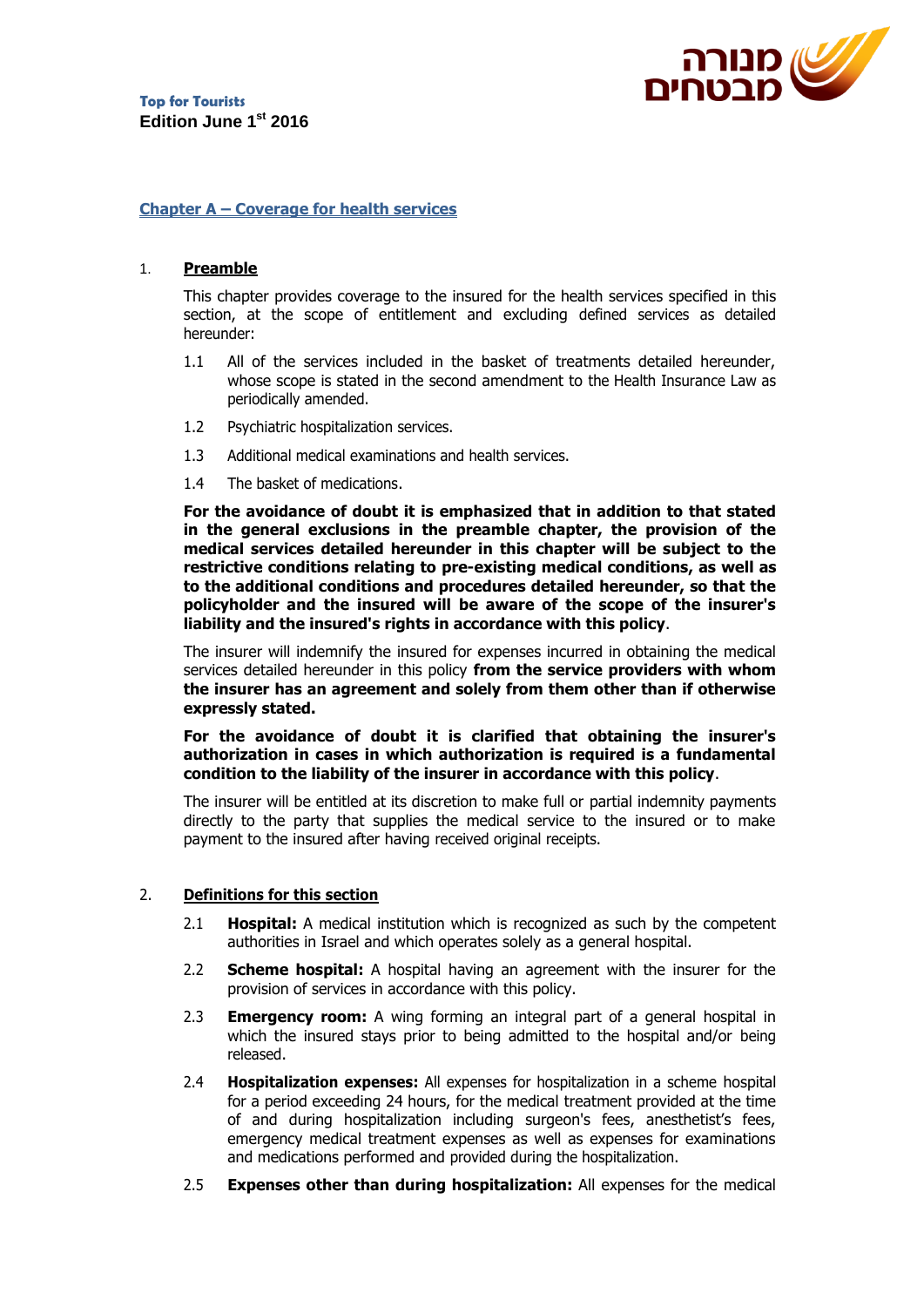

treatment provided to the insured other than during hospitalization by service providers having an agreement with the insurer for the provision of services in accordance with this policy and which are stated in the second amendment to the Health Law, other than any expenses excluded in accordance with this policy.

- 2.6 **Doctor:** An individual qualified by the competent authorities in Israel or overseas to engage in medicine in Israel, whether as a primary doctor or as secondary treatment (specialist doctor).
- 2.7 **Primary doctor:** A general practitioner who is not a specialist in a specific field or a specialist in family medicine, internal medicine or gynecology, who has an agreement with the insurer for the provision of services in accordance with this policy.
- 2.8 **Specialist doctor:** A doctor who is recognized as a specialist by the health authorities in the State of Israel and provided that his field of expertise is in the field required for the medical treatment (other than a family doctor, specialist in internal medicine or a gynecologist), who has an agreement with the insurer for the provision of services in accordance with this policy.
- 2.9 **Scheme doctor:** A doctor who has an agreement with the insurer for the provision of services in accordance with this policy.
- 2.10 **Medical event:** An illness or accident which the insured sustains during the insurance period other than an illness or accident which is excluded and/or limited in this policy. In the event of a pre-existing medical condition, that stated in section 19.8 in the general conditions chapter.
- 2.11 **Medical emergency:** Circumstances in which the insured's life is in immediate danger or if there is an immediate risk that the insured will be rendered severely and irrevocably disabled if he is not provided with urgent medical treatment.
- 2.12 **Elective hospitalization:** Hospitalization whose need is foreseen in advance and where the hospitalization of the insured for the purpose of performing surgery is not performed via a referral from an emergency room in an urgent condition but rather the insured was referred to hospitalization by a specialist doctor from a clinic (including a hospital's outpatient clinic).
- 2.13 **Diagnostic clinic:** A clinic performing EG, EMG, audiology and ergometry tests, which has an agreement with the insurer for the provision of services in accordance with this policy.
- 2.14 **Imaging clinic:** An x-ray, ultrasound, nuclear medicine, computerized tomography (CT) and echocardiography clinic, which has an agreement with the insurer for the provision of services in accordance with this policy.
- 2.15 **Insurance event: an event or medical condition resulting in the insured being in need of the services included in section 4 of this Chapter**.
- 2.16 **Basket of medications:** All of the medications included in the National Health Insurance Ordinance (Medications in the Health Service Basket), 5755 – 1995, as periodically amended, which is in effect at the time of the occurrence of a medical event defined as an insurance event in accordance with the policy.
- 2.17 **Pharmacy:** An institution authorized in accordance with legal provisions to sell and market medication to the general public, which has an agreement with the insurer for the provision of services in accordance with this policy.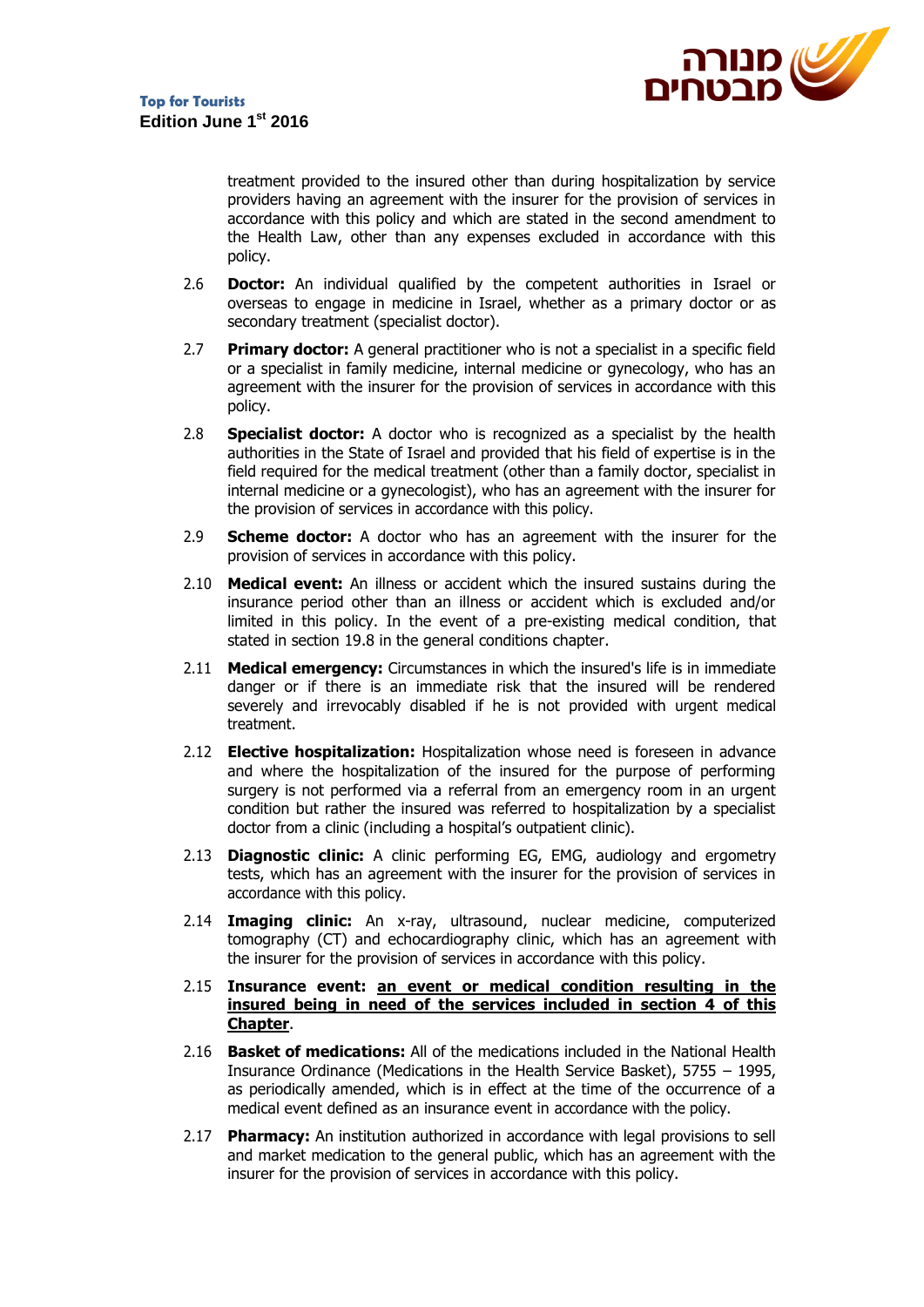

## **Top for Tourists Edition June 1st 2016**

2.18 **The customary payment:** The payment, including guarantees or deposits, which the insured is required to pay for obtaining medical services as detailed in this policy and which is stated in the second amendment or the third amendment to the Health Insurance Law, or in a notification regarding conditions and payments provided by the government to individuals on the determining date in accordance with the Health Insurance Law or in the Health Fund Proposal in accordance with Article 8(1A) of the Health Insurance Law which has been ratified in accordance with Article 8(2A) of the same law, and if there are different payments in the said directives – the higher of them.

#### 3. **Instructions for receiving services in accordance with the policy**

## 3.1 **Primary healthcare**

If the insured requires treatment by a general practitioner, who is not a specialist or a specialist in family medicine, internal medicine or gynecology, he may approach any doctor who has an agreement with the insurer for the provision of services in accordance with this policy without the need for prior authorization from the insurer.

#### 3.2 **Non-primary healthcare**

If the insured requires treatment by a specialist, he may approach any doctor who has an agreement with the insurer for the provision of services in accordance with this policy provided that he has obtained a written referral from a primary doctor or a referral from the call center.

#### 3.3 **Medical clinics**

If the insured requires examinations in an imaging clinic and/or in a diagnostic clinic as defined above and/or in a gastroenterology clinic and/or laboratory examinations, he must contact the call center in order to receive authorization to perform the aforementioned action or actions in the clinics which have an agreement with the insurer for the provision of services in accordance with this policy, this after having received a written referral from a primary doctor or a specialist doctor.

The authorization or notification of the declinature to provide such authorization will be provided within a reasonable period and within not more than 7 days of the request of the attending doctor (primary or specialist) and in any case the time it takes to issue the authorization will not endanger the insured.

#### 3.4 **Elective hospitalization**

Determining the need for elective hospitalization will be made by a primary doctor and/or specialist doctor treating the insured.

The authorization or notification of the decline to provide it will be provided within a reasonable period and within not more than 7 days of the request of the attending doctor (primary or specialist) and in any case the time it takes to issue the authorization will not endanger the insured.

## 3.5 **Emergency room**

If the insured requires emergency room services in a general hospital in Israel as detailed section 4.2 hereunder, he will be entitled to approach any emergency room without the need for any type of prior authorization.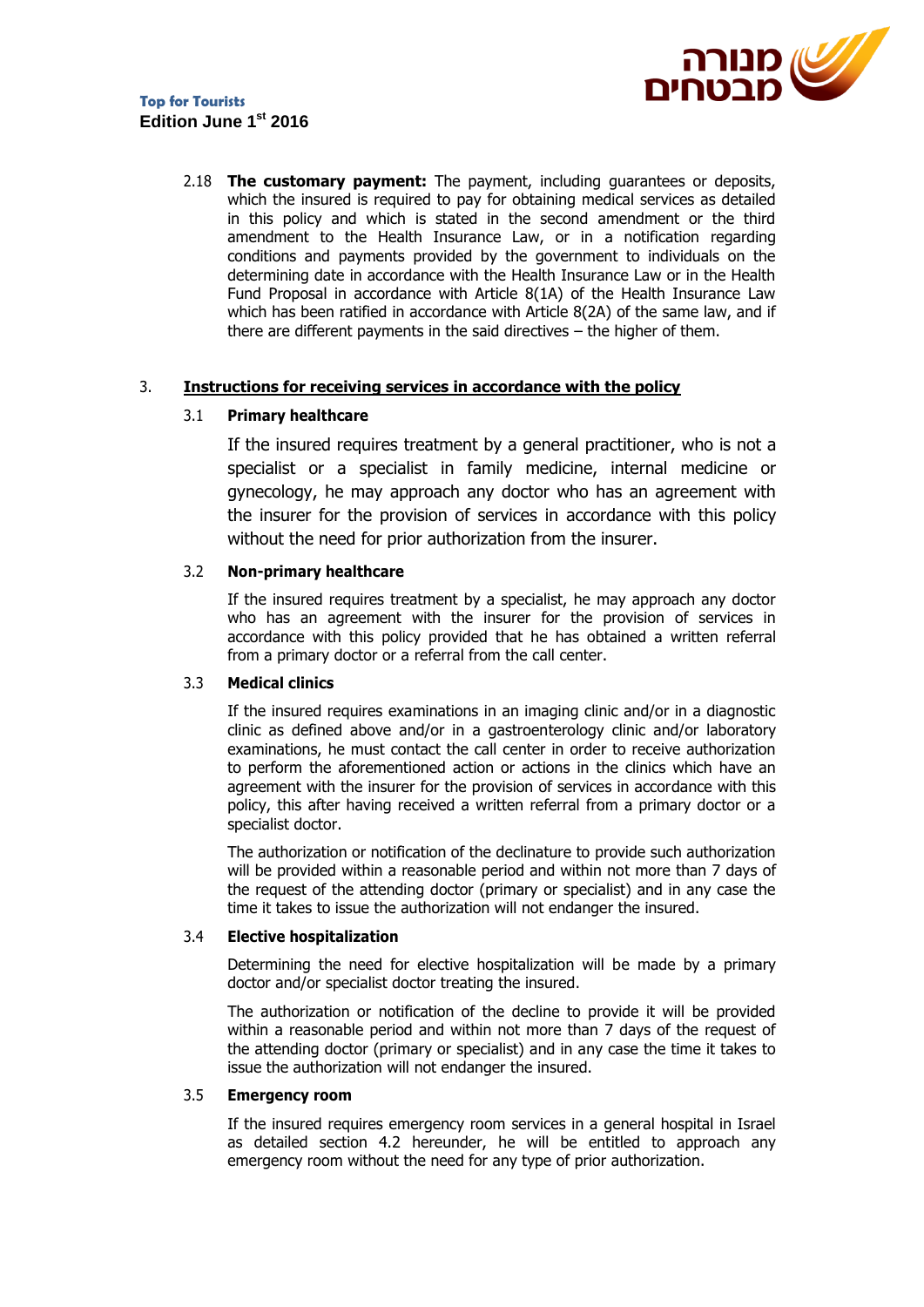

If the insured approaches an emergency room in any other situation, the insured will be obliged to provide a prior authorization from his attending doctor (either primary or specialist).

## 3.6 **Pharmacies**

If the insured requires medication covered in accordance with this policy, he may obtain the medication with a medical prescription provided to him by a primary and/or specialist doctor who has an agreement with the insurer for the provision of services in accordance with this policy from a pharmacy that has an agreement with the insurer.

## 3.7 **Deductible**

The insurer is entitled to stipulate the provision of the services in accordance with this policy to the payment of the deductible by the insured in the customary amount as defined in section 2.18 above. The amount of the deductible will be equivalent to the customary applicable deductible amount on the date of obtaining the relevant service.

The deductible will be stated on the insured's card and if circumstances permit will be paid prior to obtaining the service and will constitute a pre-condition for receiving such service.

#### 4. **The insurer undertakes to pay the expenses connected to a medical event which is defined as an insurance event, as follows:**

- 4.1 **Hospitalization expenses in a scheme hospital in Israel as defined above**.
- 4.2 **Emergency room services in any general hospital in Israel (and not solely in a scheme hospital) in any of the following cases:** Any new fracture, severe dislodgement of a shoulder or elbow; an injury which needs to be treated with stitches or alterative measures of closing; breathing in a foreign matter into the respiratory system; the penetration of a foreign matter into an eye; treatment of cancer; treatment of hemophilia; treatment of cystic fibrosis; babies up to two months due to sudden fever; transfer in an ambulance to an emergency room from the street or other public place, due to a sudden event; referral concluding in non-elective hospitalization; an emergency medical condition.
- 4.3 **Hospitalization services** which are provided to the insured in a hospital as detailed in section 4.2 above following arrival at the emergency room of the same hospital, if performed in the cases detailed in section 4.2 above.
- 4.4 **Hospitalization in a psychiatric hospital** or in a psychiatric department of a general hospital.

#### 4.5 **Expenses other than during hospitalization**

Medical expenses for a medical examination or examinations by a scheme doctor as defined above, laboratory examinations, x-rays performed in a diagnostic clinic as defined and/or in an imaging clinic and medication as defined which are provided to the insured other than during hospitalization, including the other services contained in this policy, via service providers having an agreement with the insurer in accordance with its directives.

#### 4.6 **Additional medical services**

4.6.1 Vaccinations against tetanus, rabies and diphtheria.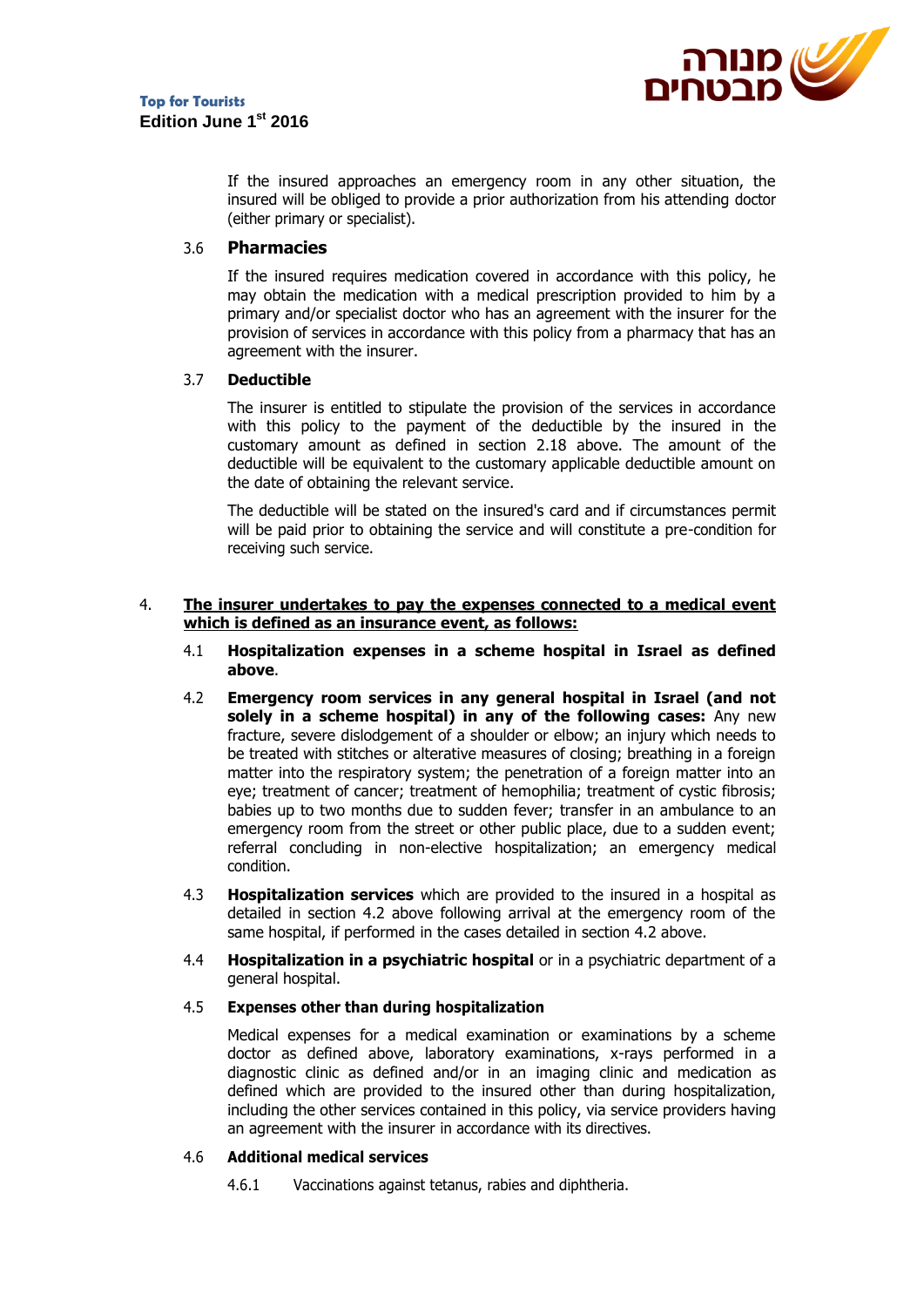



- 4.6.2 Mantoux tests and lung x-rays.
- 4.6.3 Wheelchairs and walking frames.

#### 4.7 **Medication subject to the following:**

Medication purchased in accordance with the orders of a doctor and in accordance with a medical prescription, other than medication which is excluded in this policy and on condition they are purchased in a pharmacy that has an agreement with the insurer as defined above.

**It is hereby represented and agreed that the limit of the insurer's liability under this chapter shall not exceed \$ 100,000 per insurance period.**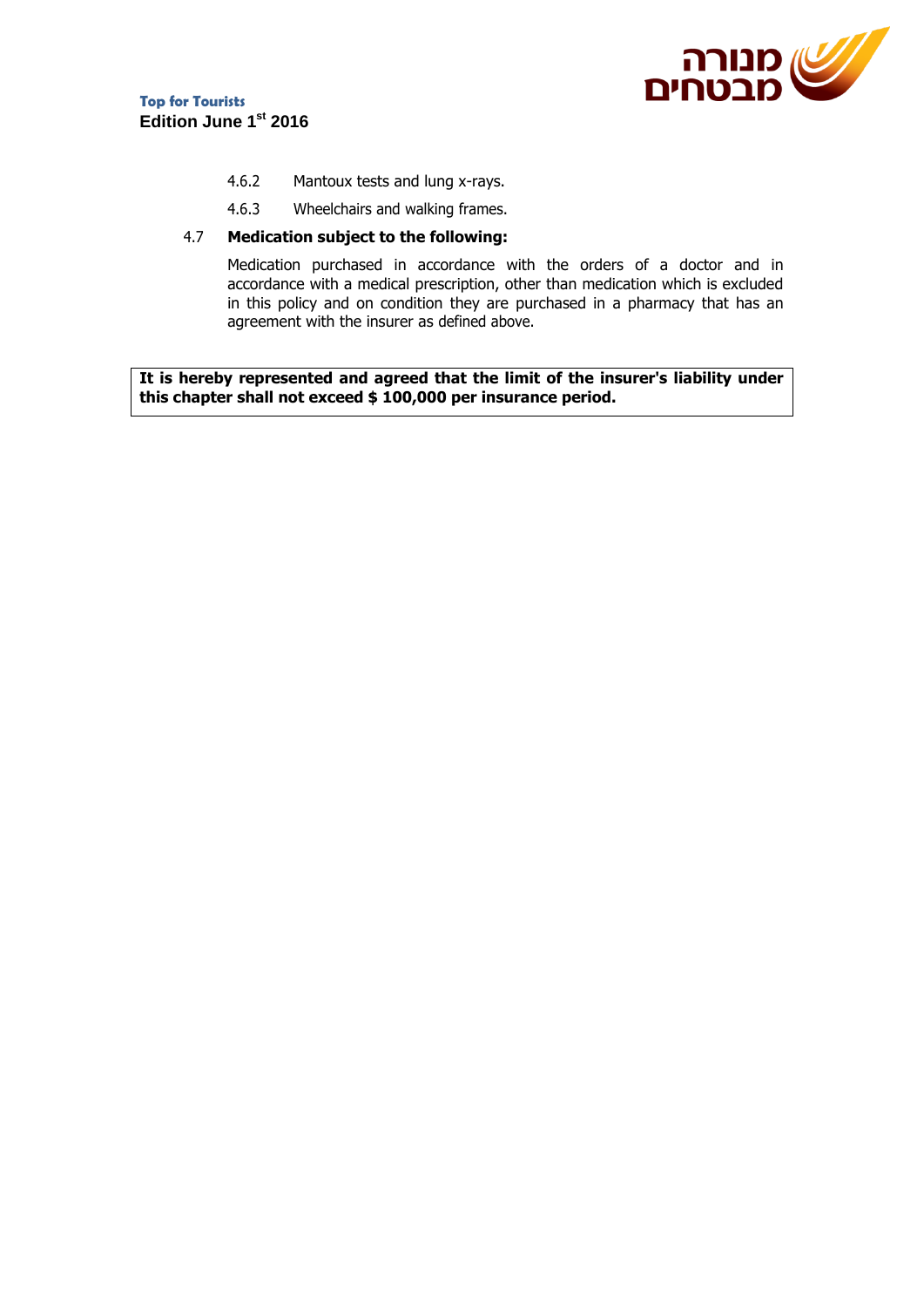

## **Expansions (subject to additional insurance premiums)**

The expansions listed below shall be in effect and apply provided the insurance information page notes that the expansion is included in the policy in the insured's name.

#### **Expansion of coverage for road accidents**

The expansion listed below shall be in effect and apply provided the insurance information page notes that the expansion is included in the policy in the insured's name.

Notwithstanding the qualification set out in section 19.2 of the General Terms section above, if purchased and specified on the insurance information page, the policy will be expanded to cover an insurance event due to a car accident as defined in the Road Accident Victims Compensation Law, 5735 – 1975.

It is hereby represented and agreed that there will be no change in the insurer's liability limit under Chapter A.

#### **Expansion of coverage for work injury**

The expansion listed below shall be in effect and apply provided the insurance information page notes that the expansion is included in the policy in the insured's name.

Notwithstanding the qualification set out in section 19.3 of the General Terms section above, if purchased and specified on the insurance information page, the policy will be expanded to cover an insurance event due to an injury at work, as per its meaning in the National Insurance Law [Consolidated Version], 5755 – 1995, Chapter E, and the regulations promulgated thereunder.

It is hereby represented and agreed that there will be no change in the insurer's liability limit under Chapter A.

#### **Expansion of coverage for hostile acts**

The expansion listed below shall be in effect and apply provided the insurance information page notes that the expansion is included in the policy in the insured's name.

Notwithstanding the qualification set out in section 19.4 of the General Terms section above, if purchased and specified on the insurance information page, the policy will be expanded to cover an insurance event due to a hostile act and/or acts, as defined in the Compensation for Victims of Hostile Acts Law, 5730 – 1970.

It is hereby represented and agreed that there will be no change in the insurer's liability limit under Chapter A.

#### **Expansion of coverage for an accidental event and pregnancy and childbirth complications up to week 30 of the pregnancy**

The expansion listed below shall be in effect and apply provided the insurance information page notes that the expansion is included in the policy in the insured's name.

Notwithstanding the qualification set out in section 19.9 of the General Terms section above, if purchased and specified on the insurance information page, the policy will be expanded to cover a sudden and unpredictable event during pregnancy up to 30 weeks of pregnancy at the time of the incident, including risk pregnancy, complications of pregnancy and childbirth,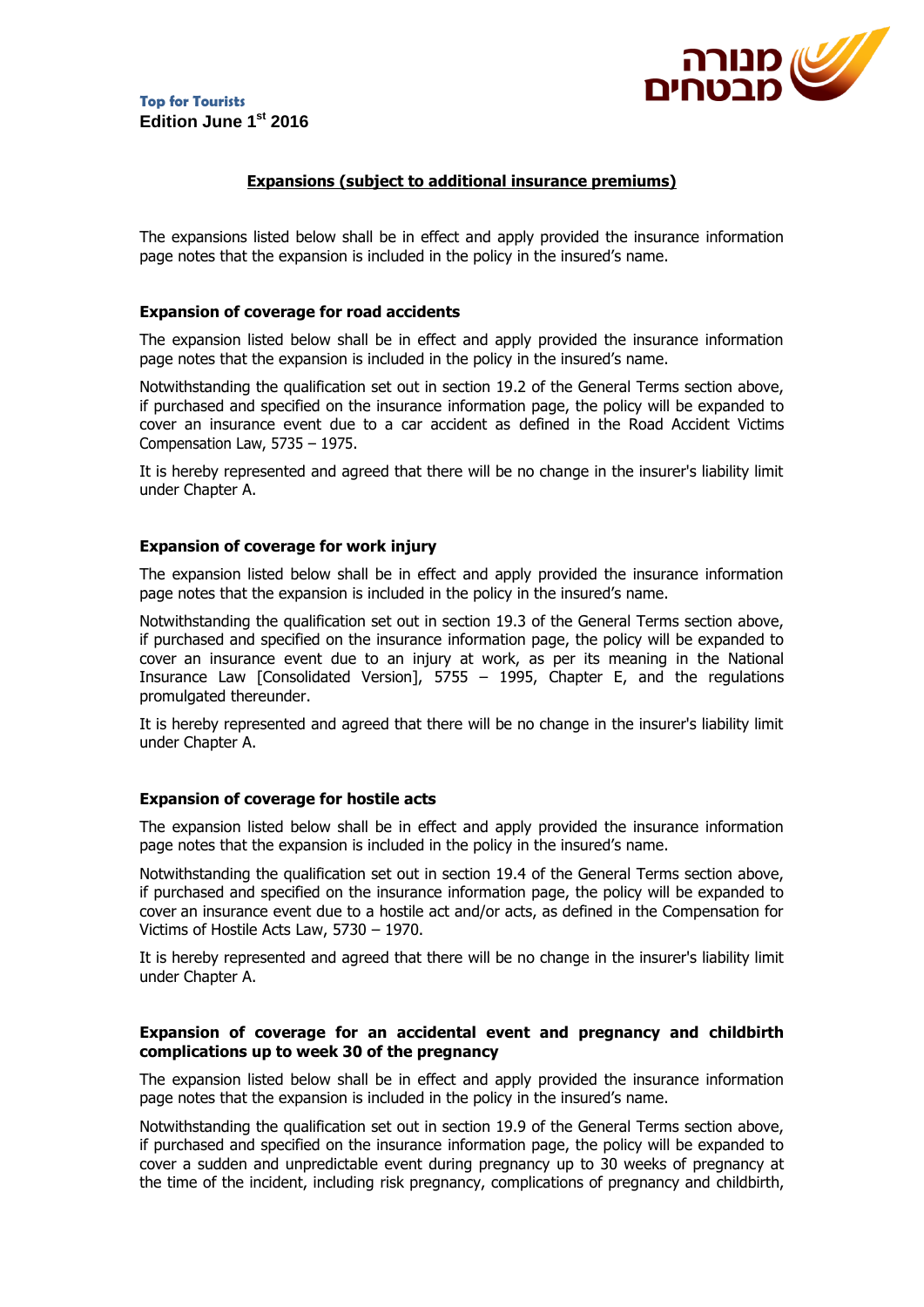

ectopic pregnancy, miscarriage, abortion, preterm labor, premature birth, premature child born until the end of the  $30<sup>th</sup>$  week, and intensive care for newborns born by the end of the  $30<sup>th</sup>$  week.

It is hereby represented and agreed that after a full 30 weeks of pregnancy, anything related to and/or arising from the pregnancy and/or childbirth shall not be covered.

Furthermore, it is hereby represented and agreed that there will be no change in the insurer's liability limit under Chapter A.

#### **Expansion of coverage for groups arriving from overseas**

The expansion listed below shall be in effect and apply provided the insurance information page notes that the expansion is included in the policy in the insured's name.

Notwithstanding the qualification set out in sections 19.5 and 19.16 of the General Terms section above, if purchased and specified on the insurance information page, the policy will be expanded to cover:

An insurance event due to water activities (at the beach or pool), provided they are part of the group's planned stay in Israel, and is carried out with the approval of the competent authorities and accompanied by a qualified instructor.

An insurance event occurring to the insured students when participating in Gadna camps and/or IDF camps, including activities related to the operation of weapons, provided that this activity is part of the group's planned stay in Israel, and carried out with the approval of the competent authorities and accompanied by a qualified instructor.

An insurance event occurring to the insured, in connection with excursions or tours, subject to the following cumulative conditions:

These excursions or tours are part of the group's planned stay in Israel.

These excursions or tours were approved by the competent authorities, such as IDF or Israel Police.

These excursions or tours take place accompanied by qualified instructors.

An insurance event occurring to the insured while participating in land sports activities, as described below, provided that this activity is part of the group's planned stay in Israel, and carried out with the approval of the competent authorities and accompanied by a qualified instructor:

Bungee jumping, mountain, ravines and cliffs climbing using special equipment, entrance to caves that are not authorized tourist sites, rappelling, ATV, ice skiing, snow skiing, racing cars, racing bikes, and a competitive organized sport.

Furthermore, it is hereby represented and agreed that there will be no change in the insurer's liability limit under Chapter A.

#### **Expansion of coverage for a pre-existing condition of asthma, diabetes, juvenile diabetes, allergies (pre-existing medical condition)**

The expansion listed below shall be in effect and apply provided the insurance information page notes that the expansion is included in the policy in the insured's name.

Notwithstanding the qualification set out in section 19.18 of the General Terms section above, if purchased and specified on the insurance information page, the policy will be expanded to cover an insurance event due to the treatment of asthma, juvenile diabetes and allergies, despite the fact their existence was known to the insured prior to his arrival in Israel,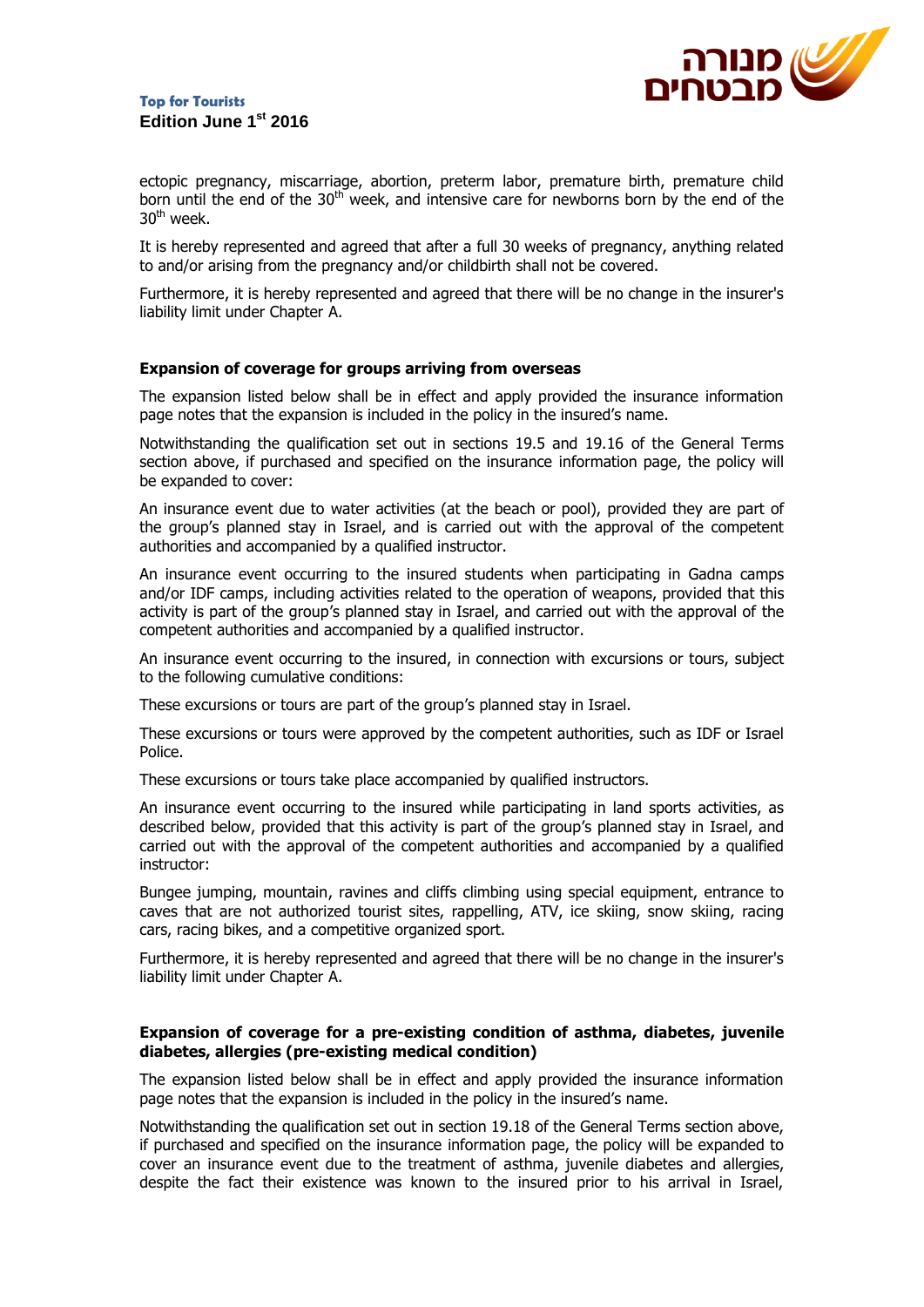

excluding expenses due to ongoing medical care. For the avoidance of doubt, it is hereby clarified that this policy covers treatments connected to a terminal and/or chronic disease, first discovered in the course of the insurance period.

Furthermore, it is hereby represented and agreed that there will be no change in the insurer's liability limit under Chapter A.

#### **Expansion of coverage for evacuation and rescue in Israel**

The expansion listed below shall be in effect and apply provided the insurance information page notes that the expansion is included in the policy in the insured's name.

If purchased and specified on the insurance information page, the policy will be expanded to cover expenses with respect to search, location and rescue, incurred or that must be incurred for the evacuation of the insured in Israel, following an insurance event insured under the policy, up to a maximum limit of insurer liability of \$ 50,000 per insurance period. For the avoidance of doubt, it is hereby clarified that the insurer's liability limit for expenses with respect to search, location and rescue, pertain to all policy chapters in aggregate and not to each of them separately.

A prerequisite for this coverage is the insurer's or the service center's prior approval, including the manner in which this coverage will be executed, and through the entities prescribed to that end on their behalf alone.

It is hereby represented and agreed that there will be no change in the insurer's liability limit under Chapter A.

#### **Expansion of coverage for the insured's expenses following his return to his country of origin before the planned return date**

The expansion listed below shall be in effect and apply provided the insurance information page notes that the expansion is included in the policy in the insured's name.

If purchased and specified on the insurance information page, the policy will be expanded to cover additional expenses incurred in practice by the insured, following the insured's return prior to the planned date to his country of origin, due to an insurance event covered under the policy, if a medical opinion was issued, determining that the insured must return to his country of origin before the planner return date to his country of origin, up to the amount of \$ 2,000.

It is hereby represented and agreed that there will be no change in the insurer's liability limit under Chapter A.

#### **Expansion of coverage for mental problems and psychiatric hospitalization and treatment or psychological treatment**

The expansion listed below shall be in effect and apply provided the insurance information page notes that the expansion is included in the policy in the insured's name.

Subject to the qualification set out in section 19.18 of the General Terms of the policy, and notwithstanding the qualification set out in section 19.13 therein, if purchased and specified on the insurance information page, the policy will be expanded to cover an insurance event, for the indemnification of the insured by the insurer and/or payment from the insured to the service provider, for medical expenses for medical treatment and medication of the insured's health, stemming from mental problems diagnosed by a specialist and determined to be necessary as part of the emergency treatments of the insured, up to the amount of \$ 2,000.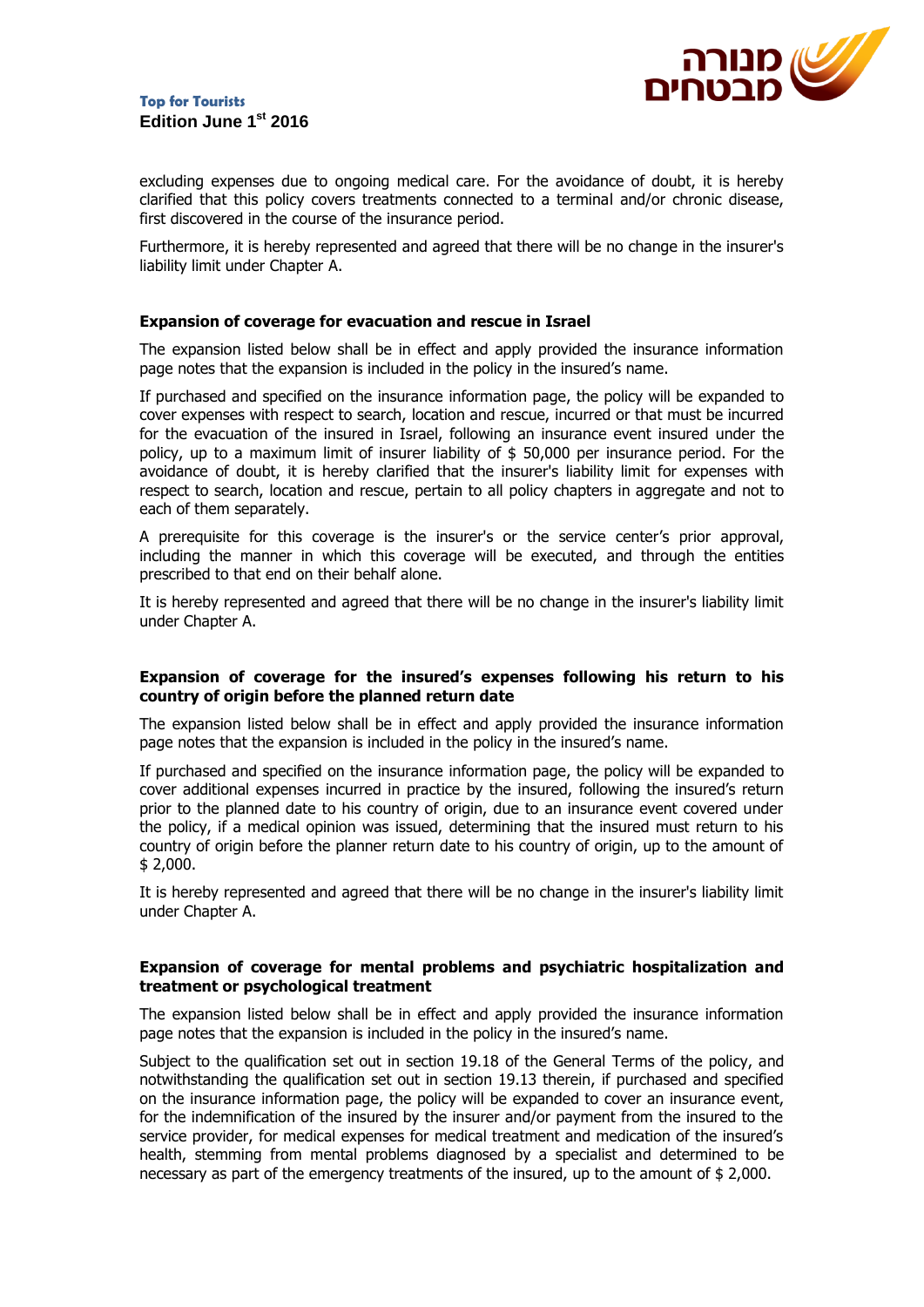

## **Top for Tourists Edition June 1st 2016**

It is hereby represented and agreed that there will be no change in the insurer's liability limit under Chapter A.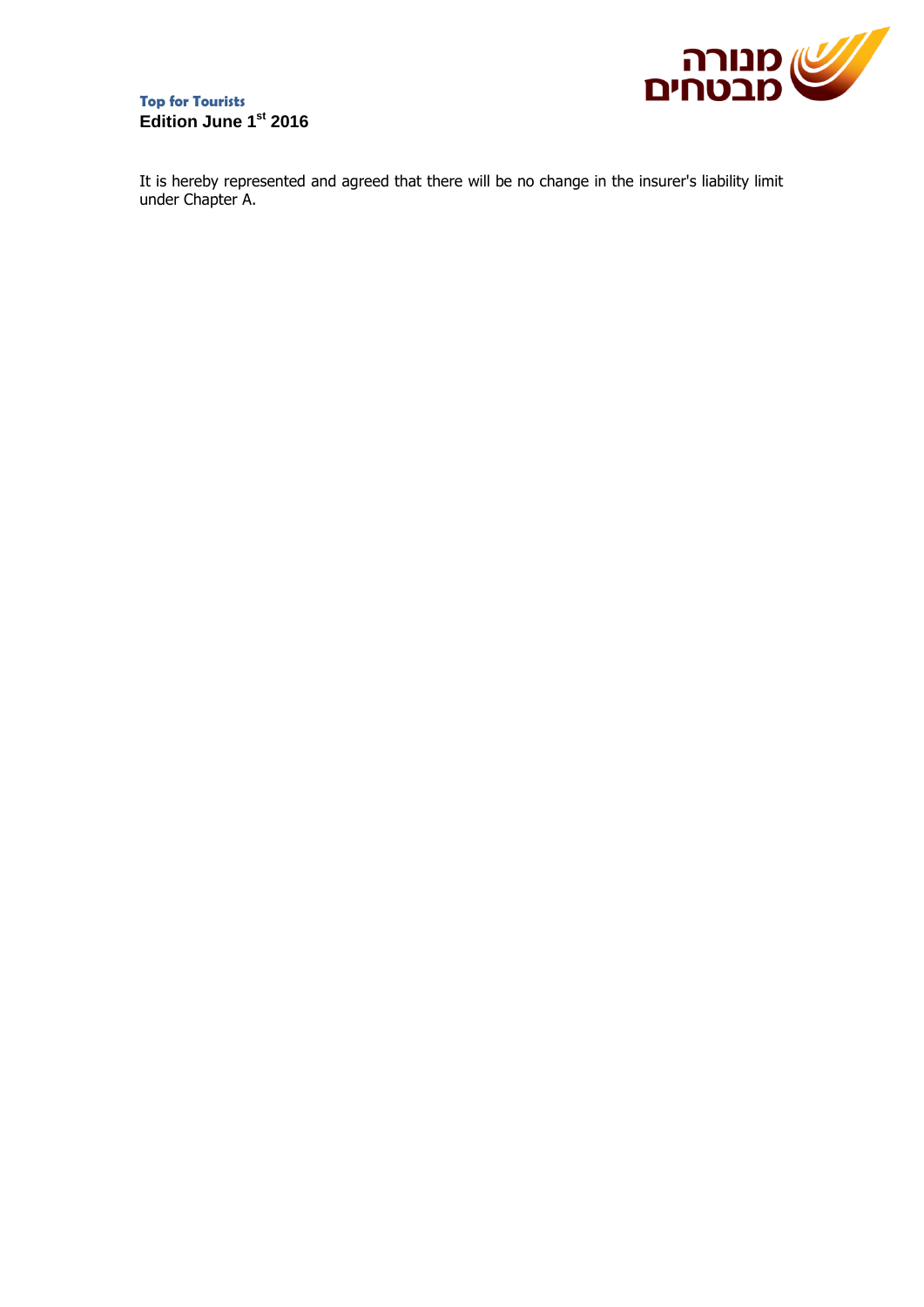

## **Chapter B – Special expenses**

The coverage in this chapter applies in addition to the coverage under Chapter A.

- 1. The insurer will pay special expenses incurred following a medical event defined as an insurance event in Chapter A, as follows:
	- 1.1 **Repatriation of body:** In the event of the death of the insured expenses for the transfer of the corpse from Israel to the insured's home country will be paid up to a maximum sum of US\$ 5,000.
	- 1.2 **Emergency dental treatment:** Emergency dental treatment performed in a dental clinic which has an agreement with the insurer, solely in the event that the insured is in need of such treatment as first aid, up to a maximum sum of US\$ 500 per annual insurance period.
- 2. **Expenses for medical transportation via air** in the event the insured requested, either in person or through his representative, to return to his country of origin following the insurance event, and the medical condition of the insured allows him to fly, but there is a chance that medical intervention during flight will be necessary, the insurer shall bear the cost of medical transportation of the insured from Israel to his country of origin, **up to a maximum of \$ 10,000, and subject to fulfillment of the following conditions**:
	- 3.1 The insured is in a state of a medical emergency.
	- 3.2 The insured underwent surgery following which he remained hospitalized for three days at least.

The insurer's liability under this coverage is contingent upon receiving prior approval and carrying out the flight through it only.

- 3. **Expenses for escorting** the insurer will cover the airfare and a stay of one escort to the insured (or the cost of two escort if the insured is a minor), from the insured's country of origin to Israel and/or from Israel to the insured's country of origin, under the conditions and within the limits set forth below, after the occurrence of an insurance event to the insured, and provided that one of the following conditions is met:
	- 4.1 The insured is in a state of a medical emergency.
	- 4.2 The insured underwent surgery following which he remained hospitalized for three days at least.

Airfare – the cost of economy class airline ticket at a scheduled flight shall be covered.

Cost of stay – accommodation costs only in a hotel will be covered (without meals, drinks and other services), up to  $$100$  a day for one escort, but not more than  $$150$ per day in total for two escort, up to coverage limit of no more than 5 days.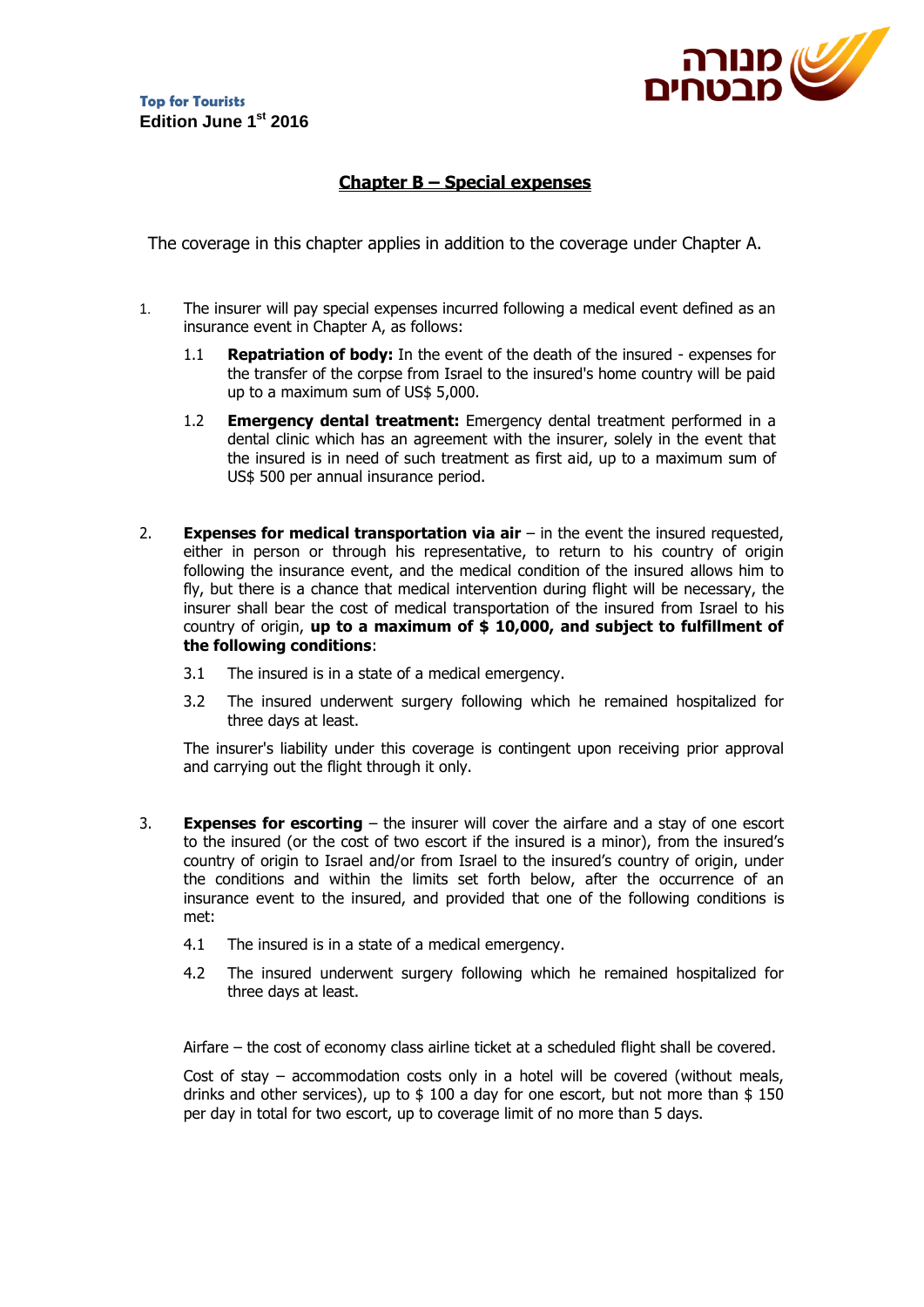

## **Chapter C – Accidental death insurance and disability due to an accident**

#### **This Chapter shall enter into effect and apply provided the information page noted that death from an accident and disability due to an accident are covered under the policy in the name of the insured.**

If the insured suffers an insurance event as detailed hereunder during the insurance period, the insurer will make indemnity payments as follows:

#### 1. **Death due to an accident:**

#### 1.1 **Definitions for this section**

**Accident:** Bodily injury which is sustained exclusive of any other causes due to an external, violent and accidental cause.

1.2 **Insurance event:** The death of the insured as a direct and decisive consequence of an accident, that occurred within the insurance period stated in the policy schedule and whilst the policy is fully valid.

If the insured dies not as a direct, immediate and sole result of the accident itself (hereinafter: "the external causes"), the insurer will be liable solely if these external causes were not the decisive cause of the death of the insured

- 1.3 **Indemnity payments:** The insurer will pay compensation of US\$ 10,000 on the occurrence of an insurance event to the beneficiary or, in the absence of a beneficiary, to the legal heirs of the insured.
- 1.4 If indemnity payments have been made to the insured due to the same insurance event in respect of disability due to an accident, in the event of the death of the insured the insurer will pay solely the difference, if applicable, between the amount in accordance with this section and the amount paid as aforementioned in respect of disability.

#### 2. **Disability due to an accident:**

#### 2.1 **Definitions for this section**

**Accident:** as defined in section 1.1 of Chapter C above, provided it did not result in the death of the insured.

If the disability was caused under the influence of an illness or pathological change, that have nothing to do with the accident itself, the insured will only be liable if this affect was not the decisive cause of the insured's disability.

**Insurance event:** Permanent disability of the insured due to an accident which is a direct and decisive consequence of the same accident subject to the following cumulative conditions:

- 2.2 The accident occurred during the insurance period stated in the policy schedule, on condition that the insured is still alive 90 days after the occurrence of the accident and on condition that at the time of the accident the insurance premiums for the policy have been fully paid.
- 2.3 If the disability was not a direct, immediate and exclusive result of the accident itself, the insurer shall be responsible only if this effect was not the deciding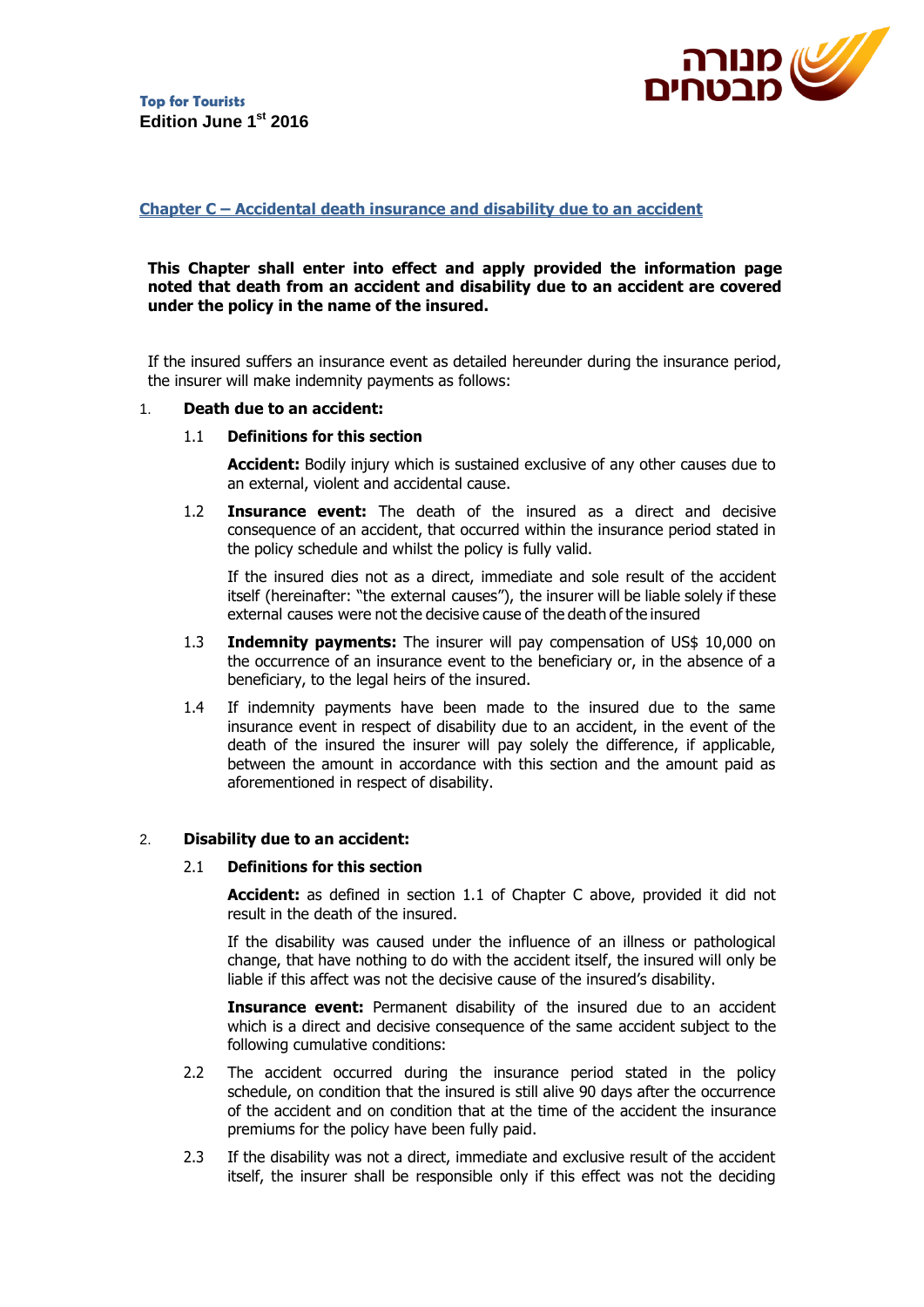

cause for the insured's disability.

- 2.4 **Indemnity payments:**
	- 2.4.1 The insurer will pay the sum insured of US\$ 10,000 (hereinafter: "**the sum insured**" or "**the capital amount**") or part thereof, in accordance with the rate of medical disability to be determined for the insured by a specialist doctor in the relevant field.
	- 2.4.2 **Cumulative disability percentages:** A total cumulative level of disability will be determined for an insured who suffers from several disabilities each of which in respect of he is entitled to a disability percentage in accordance with this appendix.
	- 2.4.3 For the avoidance of doubt, the insured will not be entitled to a total amount exceeding 100% of the disability sum insured due to an insurance event, regardless as to whether a lump-sum is paid due to the total disability of the insured or whether it is paid in instalments due to a number of claims for partial or cumulative disability. The amount payable will be calculated as a percentage of the full sum insured in respect of this appendix. As soon as the total amounts payable by the company in accordance with this appendix equals the full sum insured, the validity of this appendix will expire.
- 3. **Under no circumstances will the total amount payable in respect of the coverage in accordance with this section exceed US\$ 10,000.**
- 4. **The coverage in accordance with this section will apply solely from the moment that the insured leaves the aircraft when he arrives in Israel until he leaves Israel and this is subject to the definition of the insurance period in the definitions section in the preamble section.**

## 5. **Exclusions to this Chapter (shall apply in addition to the qualifications in the General Conditions Chapter)**:

The insurer will not be liable in accordance with this chapter if the death or disability is caused directly or indirectly by or due to:

- 5.1 The insured flying in any type of aircraft other than if the insured flies in a civil aircraft authorized to carry passengers.
- 5.2 The use of explosives.
- 5.3 Intentional self-endangerment, other than self-defense and lifesaving.
- 5.4 Participation in military or pre-military exercises or activity on land, sea or air of any kind.
- 5.5 Suicide or attempted suicide, insanity, venereal disease, fracture (hernia), groin tunnel syndrome and athletes' hernia, back pain and bodily harm the insured caused to himself intentionally.
- 5.6 Medical or surgical treatment, unless the treatment is necessary due to an insurance event, physical impairment, disease, infection, disease, mental illness, concussion or nerves not accompanied by physical damage, a defect in prominent arteries or tissue cells or complications arising in respect thereof,